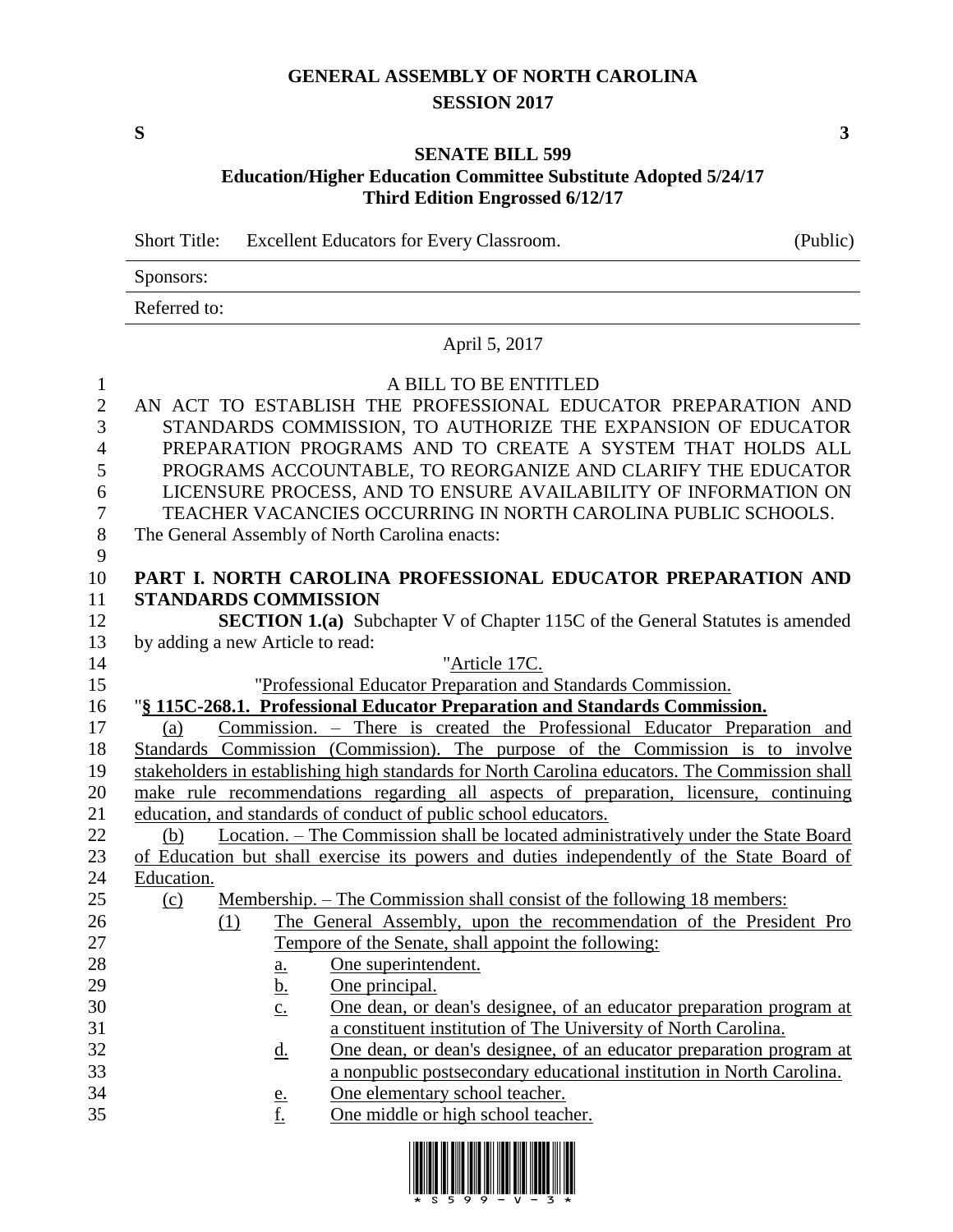|                 | <b>General Assembly Of North Carolina</b>                                                          | <b>Session 2017</b>                                                        |
|-----------------|----------------------------------------------------------------------------------------------------|----------------------------------------------------------------------------|
|                 | g <sub>1</sub>                                                                                     | One personnel administrator from a local school administrative unit        |
|                 | in North Carolina with at least 30,000 students.                                                   |                                                                            |
|                 | One at-large member.<br>h.                                                                         |                                                                            |
| (2)             | The General Assembly, upon the recommendation of the Speaker of the                                |                                                                            |
|                 | House of Representatives, shall appoint the following:                                             |                                                                            |
|                 | One superintendent.<br>a.                                                                          |                                                                            |
|                 | One principal.<br><u>b.</u>                                                                        |                                                                            |
|                 | $\underline{c}$ .<br>a constituent institution of The University of North Carolina.                | <u>One dean, or dean's designee, of an educator preparation program at</u> |
|                 | <u>d.</u>                                                                                          | One dean, or dean's designee, of an educator preparation program at        |
|                 |                                                                                                    | a nonpublic postsecondary educational institution in North Carolina.       |
|                 | One elementary school teacher.                                                                     |                                                                            |
|                 | <u>e.</u><br><u>f.</u><br>One middle or high school teacher.                                       |                                                                            |
|                 | $g_{\cdot}$                                                                                        | One personnel administrator from a local school administrative unit        |
|                 | in North Carolina with less than 30,000 students.                                                  |                                                                            |
|                 | One at-large member.<br>h.                                                                         |                                                                            |
| (3)             | The State Teacher of the Year.                                                                     |                                                                            |
| (4)             | The Superintendent of Public Instruction or his or her designee.                                   |                                                                            |
|                 | In making appointments, the General Assembly is encouraged to select qualified citizens            |                                                                            |
|                 | who are committed to improving the teaching profession and student achievement and who             |                                                                            |
|                 | represent the racial, geographic, and gender diversity of the State. Before their appointment to   |                                                                            |
|                 | this Commission, with the exception of the at-large members, the members must have been            |                                                                            |
|                 | actively engaged in the profession of teaching, in the education of students in educator           |                                                                            |
|                 | preparation programs, or in the practice of public school administration for at least three years, |                                                                            |
|                 | at least two of which occurred in this State. The members shall serve for two-year terms. Initial  |                                                                            |
|                 | terms shall begin September 1, 2017. Vacancies in the membership shall be filled by the            |                                                                            |
|                 | General Assembly, as provided in G.S. 120-122, using the same criteria as provided in this         |                                                                            |
| subsection.     |                                                                                                    |                                                                            |
| (d)             | <u>Organization and Functioning. – The Commission shall elect a chair, a vice-chair,</u>           |                                                                            |
|                 | and a secretary from among its membership. In the absence of the chair, the vice-chair shall       |                                                                            |
|                 | preside over the Commission's meetings. All members are voting members and a majority of           |                                                                            |
|                 | the Commission constitutes a quorum. The Commission shall adopt rules to govern its                |                                                                            |
| proceedings.    |                                                                                                    |                                                                            |
| (e)             | Meetings. – Meetings of the Commission shall be held upon the call of the chair or                 |                                                                            |
|                 | the vice-chair in the absence of the chair. The Superintendent shall call the initial meeting of   |                                                                            |
| the Commission. |                                                                                                    |                                                                            |
| (f)             | Compensation and Reimbursement. – Members of the Commission shall receive                          |                                                                            |
|                 | compensation for their services and reimbursement for expenses incurred in the performance of      |                                                                            |
|                 | their duties required by this Article at the rate prescribed in G.S. 138-5 and G.S. 138-6.         |                                                                            |
| (g)             | Personnel. – The Commission may employ, subject to Chapter 126 of the General                      |                                                                            |
|                 | Statutes, the necessary personnel for the performance of its functions and fix compensation        |                                                                            |
|                 | within the limits of funds available to the Commission.                                            |                                                                            |
|                 | "§ 115C-268.5. Powers and duties of the Commission.                                                |                                                                            |
| (a)             | Duties. – The Commission shall:                                                                    |                                                                            |
| (1)             | Develop and recommend to the State Board of Education rules related to all                         |                                                                            |
|                 | aspects of educator preparation programs in accordance with Article 17D of                         |                                                                            |
|                 | this Chapter. These rules shall include the following:                                             |                                                                            |
|                 | a.                                                                                                 | Requirements for appropriate pedagogy to be included in residency          |
|                 | license programs.                                                                                  |                                                                            |
|                 | <u>b.</u>                                                                                          | Appropriate courses to be used for calculation of individual and           |
|                 |                                                                                                    | cohort grade point averages for admission to educator preparation          |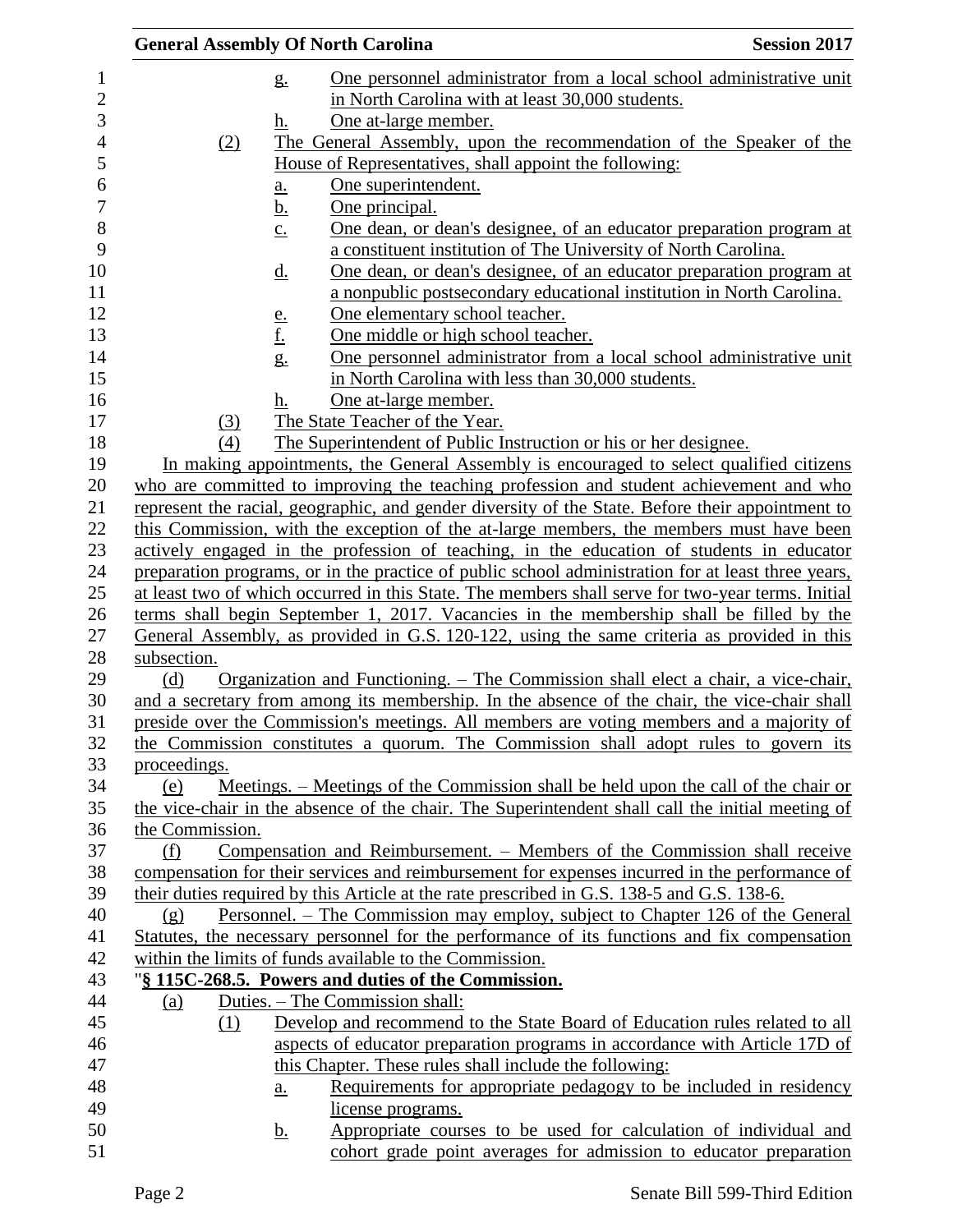|                  | <b>Session 2017</b><br><b>General Assembly Of North Carolina</b>                                                                         |    |
|------------------|------------------------------------------------------------------------------------------------------------------------------------------|----|
| $\mathbf{1}$     | programs, which may account for prior degrees attained, type of                                                                          |    |
| $\overline{c}$   | license, and areas of licensure.                                                                                                         |    |
| 3                | Develop and recommend to the State Board of Education rules related to all<br>(2)                                                        |    |
| $\overline{4}$   | aspects of professional standards for North Carolina educators in accordance                                                             |    |
| 5                | with Article 17E of this Chapter. These rules shall include specific hour                                                                |    |
| 6                | requirements for the following:                                                                                                          |    |
| $\boldsymbol{7}$ | Preservice training and field experiences prior to entering the<br>$\underline{a}$ .                                                     |    |
| 8                | classroom for individuals issued residency licenses.                                                                                     |    |
| 9                | Preservice training prior to entering the classroom for individuals<br>b.                                                                |    |
| 10               | issue emergency licenses.                                                                                                                |    |
| 11               | Provide recommendations as requested to the State Board of Education<br>(3)                                                              |    |
| 12               | related to the educator preparation programs and professional standards of                                                               |    |
| 13               | North Carolina educators.                                                                                                                |    |
| 14               | The Commission shall recommend ways to ensure that the clinical practice<br>(b)                                                          |    |
| 15               | requirements described in G.S. 115C-269.25(d) effectively prepare high-quality professional                                              |    |
| 16               | educators who meet the demands of North Carolina schools.                                                                                |    |
| 17               | <u> State Board Approval. – The Commission shall submit its recommendations under</u><br>(c)                                             |    |
| 18               | subsection (a) of this section to the State Board. The State Board shall adopt or reject the rules                                       |    |
| 19               | recommendations. The State Board shall not make any substantive changes to any rules                                                     |    |
| 20               | recommendation that it adopts. If the State Board rejects the rules recommendation, it shall                                             |    |
| 21               | state with specificity its reasons for rejection; the Commission may then amend that rules                                               |    |
| 22               | recommendation and resubmit it to the State Board. The Board shall adopt or reject the                                                   |    |
| 23               | amended rules recommendation. If the State Board fails to adopt the Commission's original and                                            |    |
| 24               | amended rule recommendations, the State Board may develop and adopt its own rules.                                                       |    |
| 25               | Annual Report. – The Commission shall submit a report by December 1, 2018, and<br>(d)                                                    |    |
| 26               | annually thereafter, to the Joint Legislative Education Oversight Committee and the State                                                |    |
| 27               | Board of Education of its activities during the preceding year, together with any                                                        |    |
| 28               | recommendations and findings regarding improvement of the teaching profession."                                                          |    |
| 29               |                                                                                                                                          |    |
| 30               | PART II. EDUCATOR PREPARATION PROGRAMS                                                                                                   |    |
| 31               | <b>SECTION 2.(a)</b> G.S. 115C-296.8 is repealed.                                                                                        |    |
| 32               | SECTION 2.(b) G.S. 115C-296.9 is repealed.                                                                                               |    |
| 33               | SECTION 2.(c) G.S. 115C-296.10 is repealed.                                                                                              |    |
| 34               | <b>SECTION 2.(d)</b> G.S. 115C-296.11 is repealed.                                                                                       |    |
| 35               | <b>SECTION 2.(e)</b> G.S. 115C-296.12 is repealed.                                                                                       |    |
| 36               | <b>SECTION 2.(f)</b> G.S. 115C-296.13 is repealed.                                                                                       |    |
| 37               | <b>SECTION 2.(g)</b> G.S. 115C-309 is repealed.                                                                                          |    |
| 38               | <b>SECTION 2.(h)</b> G.S. 115C-310 is repealed.                                                                                          |    |
| 39               | <b>SECTION 2.(i)</b> Subchapter V of Chapter 115C of the General Statutes is amended                                                     |    |
| 40               | by adding a new Article to read:                                                                                                         |    |
| 41               | "Article 17D.                                                                                                                            |    |
| 42               | "Educator Preparation Programs.                                                                                                          |    |
| 43               |                                                                                                                                          |    |
|                  | "§ 115C-269.1. Definitions.                                                                                                              |    |
| 44               | As used in this Article, the following definitions shall apply:<br>Approved EPP. $-$ An EPP that has been approved by the State Board as |    |
| 45               | (1)                                                                                                                                      |    |
| 46<br>47         | meeting<br>the requirements established<br>by<br>rule,<br>provided<br>as                                                                 | in |
|                  | G.S. 115C-269.10.                                                                                                                        |    |
| 48               | <u>Authorized EPP. – An EPP that (i) has met the accountability performance</u><br>(2)                                                   |    |
| 49               | standards described in G.S. 115C-269.35 and (ii) has been approved by the                                                                |    |
| 50               | State Board or accredited by CAEP to prepare, train, and recommend                                                                       |    |
| 51               | students for licensure.                                                                                                                  |    |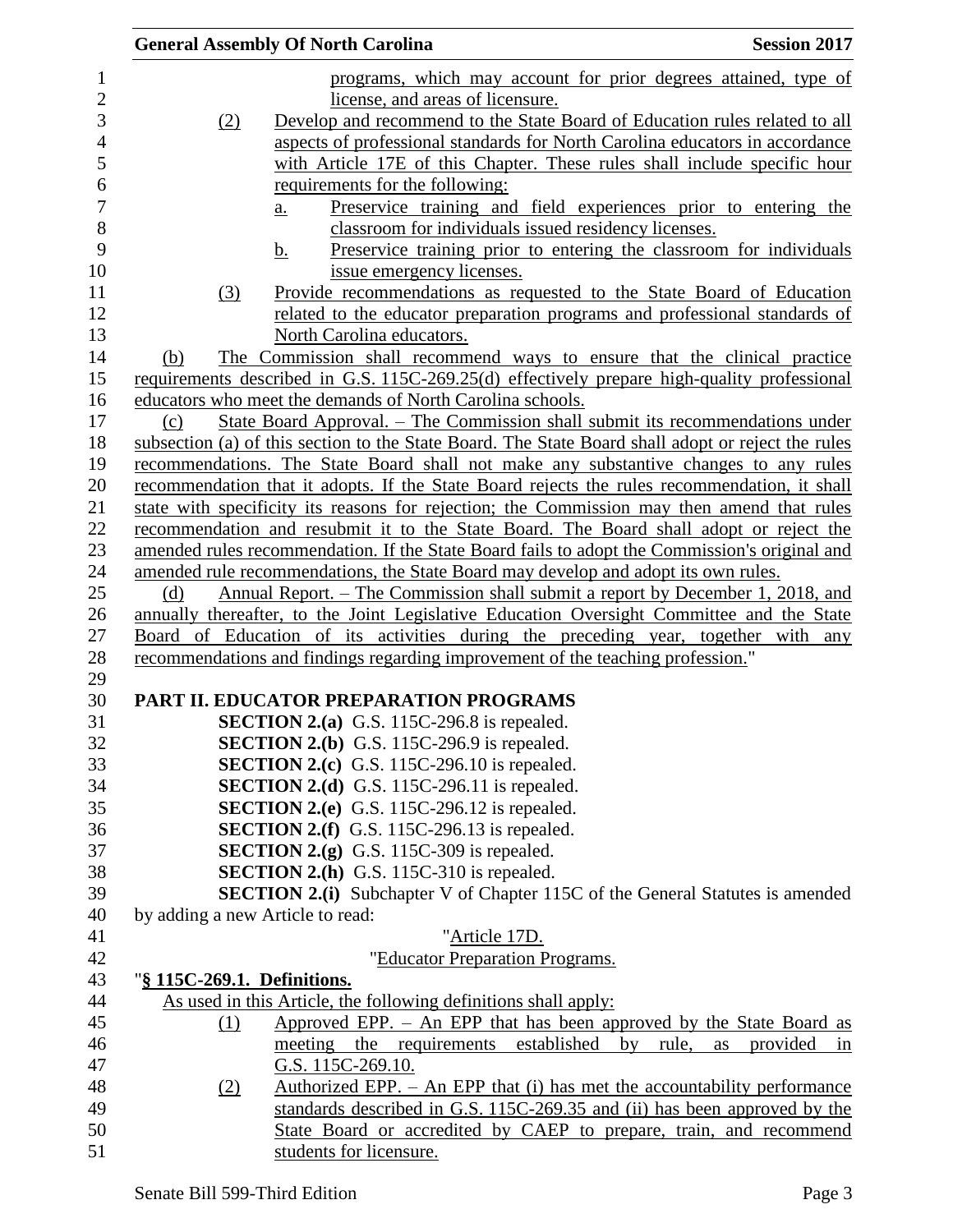|                  |                  | <b>General Assembly Of North Carolina</b>                                                  | <b>Session 2017</b> |
|------------------|------------------|--------------------------------------------------------------------------------------------|---------------------|
| 1                | (3)              | CAEP. – Council for the Accreditation of Educator Preparation.                             |                     |
| $\overline{c}$   | $\left(4\right)$ | Clinical educator. $-$ An individual employed by a partner school, including a             |                     |
| 3                |                  | classroom teacher, who assesses, supports, and develops a clinical intern's                |                     |
| $\overline{4}$   |                  | knowledge, skills, and professional disposition during an internship.                      |                     |
| 5                | (5)              | Clinical intern or intern. $-$ Any student enrolled in a recognized EPP who is             |                     |
| 6                |                  | jointly assigned by that EPP and a local board of education to teach under                 |                     |
| $\boldsymbol{7}$ |                  | the direction and supervision of a clinical educator, as provided in                       |                     |
| 8                |                  | G.S. 115C-269.25.                                                                          |                     |
| 9                | <u>(6)</u>       | Clinical internship or internship. $-$ Type of field experience in which a                 |                     |
| 10               |                  | clinical intern works under the supervision of a clinical educator and may be              |                     |
| 11               |                  | delegated those duties granted to an educator by G.S. 115C-307 and any                     |                     |
| 12               |                  | other part of the school program for which the clinical educator is                        |                     |
| 13               |                  | responsible.                                                                               |                     |
| 14               | <u>(7)</u>       | Clinical mentor or mentor. $-$ An individual employed by an elementary or                  |                     |
| 15               |                  | secondary school, including a classroom teacher, who assesses, supports,                   |                     |
| 16               |                  | and develops a clinical resident's knowledge, skills, and professional                     |                     |
| 17               |                  | disposition during the residency.                                                          |                     |
| 18               | (8)              | <u>Clinical residency or residency. <math>-</math> Type of field experience in which a</u> |                     |
| 19               |                  | clinical resident who already holds a bachelor's degree is enrolled in a                   |                     |
| 20               |                  | recognized EPP and also employed by a local school administrative unit as                  |                     |
| 21               |                  | an educator and supervised by the recognized EPP in partial fulfillment of                 |                     |
| 22               |                  | the recognized EPP's training requirements.                                                |                     |
| 23               | (9)              | Clinical resident. $-$ Any student who meets the following criteria:                       |                     |
| 24               |                  | Holds a bachelor's degree.<br><u>a.</u>                                                    |                     |
| 25               |                  | Is enrolled in a recognized EPP.<br><u>b.</u>                                              |                     |
| 26               |                  | Is employed by a local school administrative unit as an educator and<br>$\underline{c}$ .  |                     |
| 27               |                  | supervised by the recognized EPP in partial fulfillment of the                             |                     |
| 28               |                  | recognized EPP's training requirements.                                                    |                     |
| 29               | (10)             | <u>Educator preparation program or EPP. – Any entity that prepares, trains, and</u>        |                     |
| 30               |                  | recommends students for teacher licensure.                                                 |                     |
| 31               | (11)             | Field experience. – Placement of students enrolled in a recognized EPP in                  |                     |
| 32               |                  | settings to provide opportunities to observe, practice, and demonstrate                    |                     |
| 33               |                  | knowledge and skills. A field experience may include preclinical classroom                 |                     |
| 34               |                  | experiences.                                                                               |                     |
| 35               | (12)             | Field supervisor. $-$ An individual who is employed by a recognized EPP to                 |                     |
| 36               |                  | observe students, monitor their performance, and provide constructive                      |                     |
| 37               |                  | feedback to improve their effectiveness as educators during their clinical                 |                     |
| 38               |                  | internship or residency.                                                                   |                     |
| 39               | (13)             | Initially authorized EPP. – An EPP that has been either approved by the                    |                     |
| 40               |                  | State Board or accredited by CAEP to prepare, train, and recommend                         |                     |
| 41               |                  | students for licensure, but lacks data required by the performance standards               |                     |
| 42               |                  | described in G.S. 115C-269.35.                                                             |                     |
| 43               | (14)             | Partner school. - An elementary or secondary school located in North                       |                     |
| 44               |                  | Carolina that includes (i) a public school governed by a local board of                    |                     |
| 45               |                  | education, a charter school board of directors, a regional school board of                 |                     |
| 46               |                  | directors, or a UNC laboratory school board of trustees; (ii) a Department of              |                     |
| 47               |                  | Defense Elementary and Secondary School established pursuant to 10                         |                     |
| 48               |                  | U.S.C. $\S$ 2164; and (iii) a nonpublic school that meets the requirements of              |                     |
| 49               |                  | Part 1 or 2 of Article 39 of this Chapter.                                                 |                     |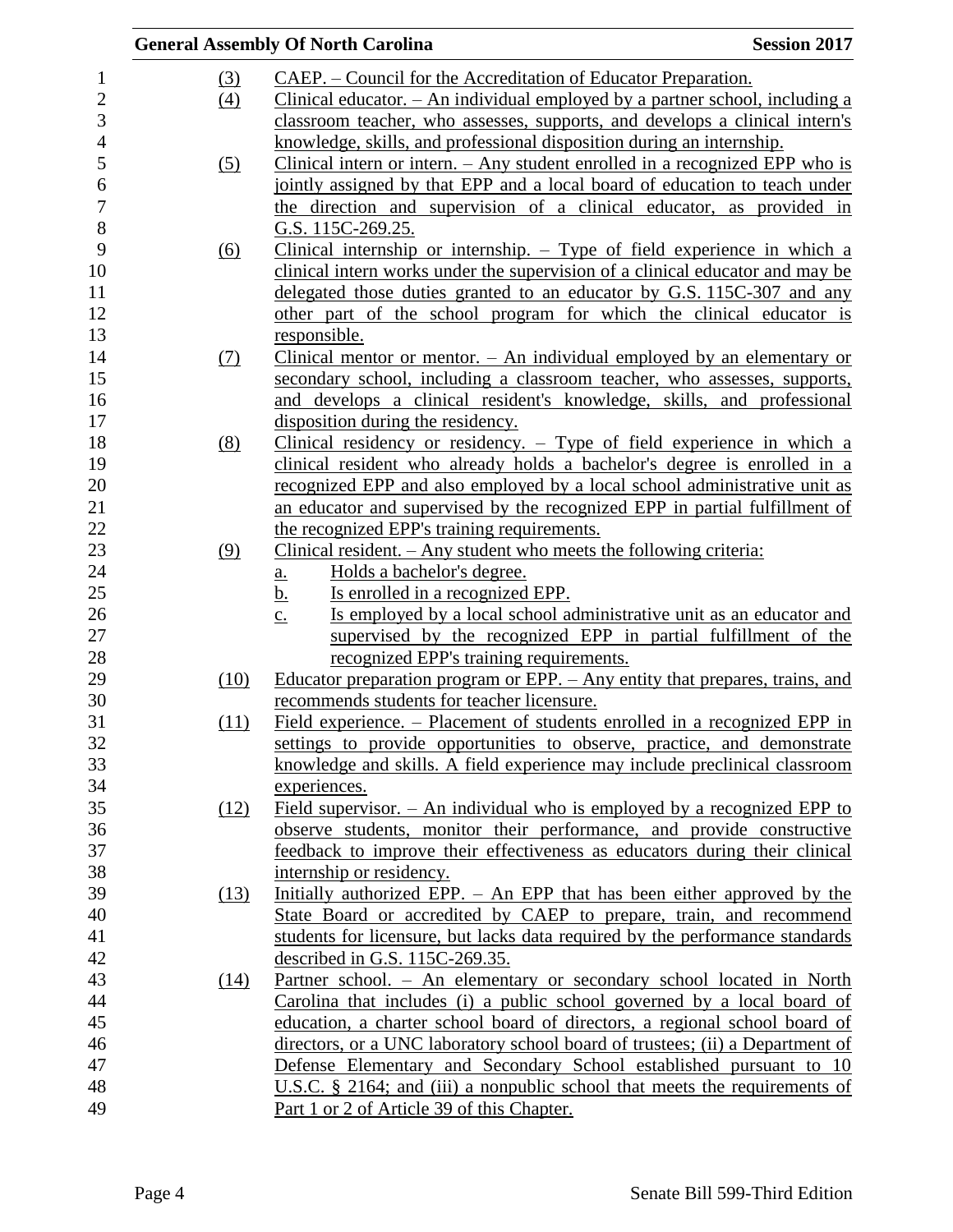|     |      | <b>General Assembly Of North Carolina</b>                                                        | <b>Session 2017</b> |
|-----|------|--------------------------------------------------------------------------------------------------|---------------------|
|     | (15) | <u>Recognized</u> educator preparation program or recognized EPP. - An entity                    |                     |
|     |      | that is initially authorized or authorized by the State Board to recommend                       |                     |
|     |      | students for educator licensure.                                                                 |                     |
|     | (16) | Student. - An individual enrolled in a recognized educator preparation                           |                     |
|     |      | program.                                                                                         |                     |
|     |      | "§ 115C-269.5. Educator preparation programs.                                                    |                     |
| (a) |      | <u>Role of EPPs. – An EPP shall prepare students for educator licensure and meet the</u>         |                     |
|     |      | standards and requirements set forth in this Article. To recommend students for licensure, an    |                     |
|     |      | EPP shall be recognized by the State Board.                                                      |                     |
| (b) |      | State Board Authority. – The State Board shall initially authorize and recognize an              |                     |
|     |      | EPP as required by this Article. The State Board shall have authority to regulate EPPs in        |                     |
|     |      | accordance with this Article.                                                                    |                     |
| (c) |      | Initial Authorization. – The State Board shall assign the status of initially authorized         |                     |
|     |      | to an EPP if it has not yet generated sufficient data to meet the performance standards, but the |                     |
|     |      | EPP meets one of the following criteria:                                                         |                     |
|     | (1)  | The EPP is approved by the State Board.                                                          |                     |
|     | (2)  | The EPP is nationally accredited by CAEP.                                                        |                     |
| (d) |      | Authorization. – The State Board shall assign the status of authorized to an EPP if              |                     |
|     |      | the EPP meets the following criteria:                                                            |                     |
|     | (1)  | The EPP is approved by the State Board or nationally accredited by CAEP.                         |                     |
|     | (2)  | The EPP satisfies the performance standards to the extent that the EPP has                       |                     |
|     |      | not been assigned revoked status described in G.S. 115C-269.45.                                  |                     |
| (e) |      | The State Board shall assign the status of recognized EPP to an EPP that has the                 |                     |
|     |      | status of initially authorized or authorized.                                                    |                     |
|     |      | "§ 115C-269.10. Educator preparation program approval process.                                   |                     |
| (a) |      | <u>State Board Authority. – The State Board shall have authority to approve an EPP</u>           |                     |
|     |      | that meets the requirements established by rule as provided in subsection (b) of this section.   |                     |
| (b) |      | <u>Rules for Granting State Approval. – The State Board shall adopt rules for granting</u>       |                     |
|     |      | approval to EPPs in accordance with this Article. The rules shall ensure the following:          |                     |
|     | (1)  | A rigorous approval process that requires that the criteria in this Article are                  |                     |
|     |      | met.                                                                                             |                     |
|     | (2)  | An application process, peer review, and technical assistance provided by                        |                     |
|     |      | the State Board.                                                                                 |                     |
|     | (3)  | An approval period of five years and process for renewal of approval.                            |                     |
| (c) |      | Minimum Approval Standards. – At a minimum, the rules established as provided in                 |                     |
|     |      | subsection (b) of this section shall include the following standards:                            |                     |
|     | (1)  | Students shall develop a deep understanding of the critical concepts and                         |                     |
|     |      | principles of their discipline and, by completion, be able to use                                |                     |
|     |      | discipline-specific practices flexibly to advance the learning of all students                   |                     |
|     |      | toward attainment of college- and career-ready standards.                                        |                     |
|     | (2)  | Effective partnerships and high-quality clinical practice shall be central to                    |                     |
|     |      | preparation so that students develop the knowledge, skills, and professional                     |                     |
|     |      | dispositions necessary to demonstrate positive impact on all elementary and                      |                     |
|     |      | secondary students' learning and development.                                                    |                     |
|     |      | Quality of students shall be a continuing and purposeful part of the EPP's                       |                     |
|     | (3)  |                                                                                                  |                     |
|     |      | responsibility from recruitment, at admission, through the progression of                        |                     |
|     |      | courses and field experiences, and to decisions that completers are prepared                     |                     |
|     |      | to teach effectively and are recommended for licensure. The EPP shall                            |                     |
|     |      | demonstrate that development of student quality is the goal of educator                          |                     |
|     |      | preparation in all phases of the program through evidence of impact under                        |                     |
|     |      | subdivision (4) of this subsection.                                                              |                     |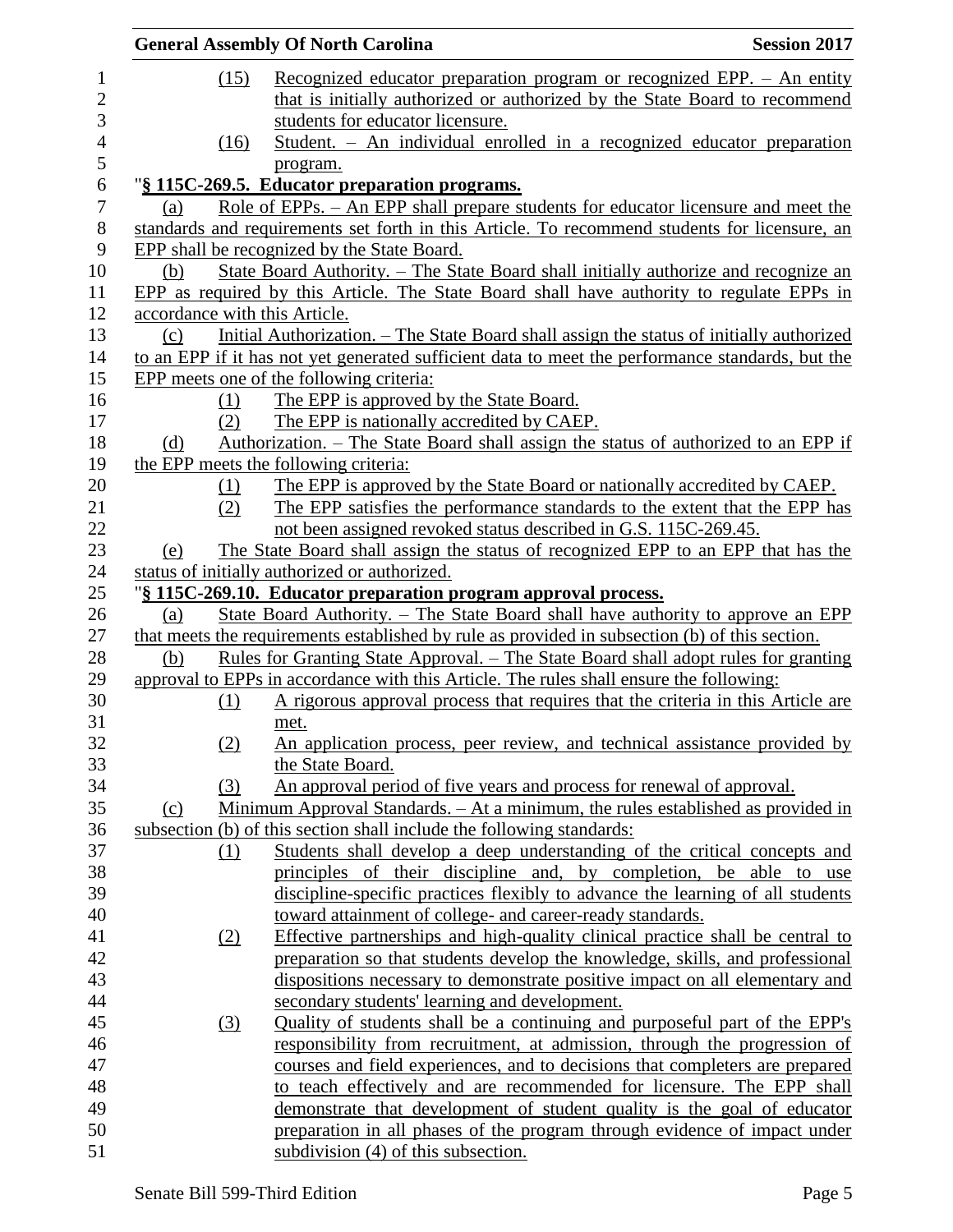|                            | <b>General Assembly Of North Carolina</b>                                                                                                                | <b>Session 2017</b> |
|----------------------------|----------------------------------------------------------------------------------------------------------------------------------------------------------|---------------------|
| (4)                        | The EPP shall demonstrate the impact of its completers on elementary and                                                                                 |                     |
|                            | secondary student learning and development, classroom instruction, and                                                                                   |                     |
|                            | schools, and the satisfaction of its completers with the relevance and                                                                                   |                     |
|                            | effectiveness of their preparation.                                                                                                                      |                     |
| (5)                        | The EPP shall maintain a quality assurance system comprised of valid data                                                                                |                     |
|                            | from multiple measures, including evidence of students' and completers'                                                                                  |                     |
|                            | positive impact on elementary and secondary student learning and                                                                                         |                     |
|                            | development. The EPP shall support continuous improvement that is                                                                                        |                     |
|                            | sustained and evidence-based and that evaluates the effectiveness of its                                                                                 |                     |
|                            | completers. The EPP shall use the results of inquiry and data collection to                                                                              |                     |
|                            | establish priorities, enhance program elements and capacity, and test                                                                                    |                     |
|                            | innovations to improve completers' impact on elementary and secondary                                                                                    |                     |
|                            | student learning and development.                                                                                                                        |                     |
| (d)                        | Application. – An EPP seeking to be approved by the State Board shall complete the                                                                       |                     |
|                            | application process established by the State Board.                                                                                                      |                     |
|                            | Peer Review. - An EPP seeking to be approved by the State Board shall undergo a                                                                          |                     |
| (e)                        |                                                                                                                                                          |                     |
|                            | peer review process established by the State Board that includes highly qualified and trained<br>members to adequately review programs within the State. |                     |
| (f)                        | Technical Assistance. – For EPPs seeking approval, the State Board shall provide                                                                         |                     |
|                            | technical assistance in efforts to do the following:                                                                                                     |                     |
| (1)                        | Improve education quality and EPP performance.                                                                                                           |                     |
| (2)                        | Inform EPPs about the program approval process as part of EPP                                                                                            |                     |
|                            | performance based on outcome data.                                                                                                                       |                     |
|                            | Assist with State and federal reporting processes.                                                                                                       |                     |
| $\left(3\right)$<br>(4)    | Help build and maintain partnerships between elementary and secondary                                                                                    |                     |
|                            | schools and EPPs.                                                                                                                                        |                     |
|                            | "§ 115C-269.15. Minimum admissions requirements for educator preparation programs.                                                                       |                     |
| (a)                        | <u>Testing. – A recognized EPP shall not admit a student until that student has met one</u>                                                              |                     |
| of the following criteria: |                                                                                                                                                          |                     |
| (1)                        | Attained a passing score or prescribed minimum score set by the State Board                                                                              |                     |
|                            | for a preprofessional skills test.                                                                                                                       |                     |
| (2)                        | Achieved the appropriate required scores, as determined by the State Board,                                                                              |                     |
|                            | on the verbal and mathematics portions of the SAT or ACT. The minimum                                                                                    |                     |
|                            | combined verbal and mathematics score set by the State Board for the SAT                                                                                 |                     |
|                            | shall be 1,100 or greater. The minimum composite score set by the State                                                                                  |                     |
|                            | Board for the ACT shall be 24 or greater.                                                                                                                |                     |
| (3)                        | Holds a bachelor's degree.                                                                                                                               |                     |
| (b)                        | Grade Point Average. - A recognized EPP shall not admit a student into an EPP in a                                                                       |                     |
|                            | program leading to licensure in any area other than career and technical education unless that                                                           |                     |
|                            | student has earned a minimum grade point average of at least a 2.7. A recognized EPP shall                                                               |                     |
|                            | ensure that the minimum cohort grade point average for each entering cohort to an EPP is at                                                              |                     |
| least a 3.0.               |                                                                                                                                                          |                     |
| (c)                        | Career and Technical Education Candidates. - A recognized EPP shall not admit a                                                                          |                     |
|                            | student into an EPP in a program leading to licensure in career and technical education unless                                                           |                     |
|                            | that student has met one of the following criteria:                                                                                                      |                     |
| (1)                        | Earned a minimum grade point average of at least a 2.7.                                                                                                  |                     |
| (2)                        | Has at least five years of relevant experience.                                                                                                          |                     |
|                            | "§ 115C-269.20. Content and pedagogy requirements.                                                                                                       |                     |
| (a)                        | Content and Pedagogy Requirements. - To ensure that EPPs remain current and                                                                              |                     |
|                            | reflect a rigorous course of study that is aligned to State and national standards, the State Board                                                      |                     |
|                            |                                                                                                                                                          |                     |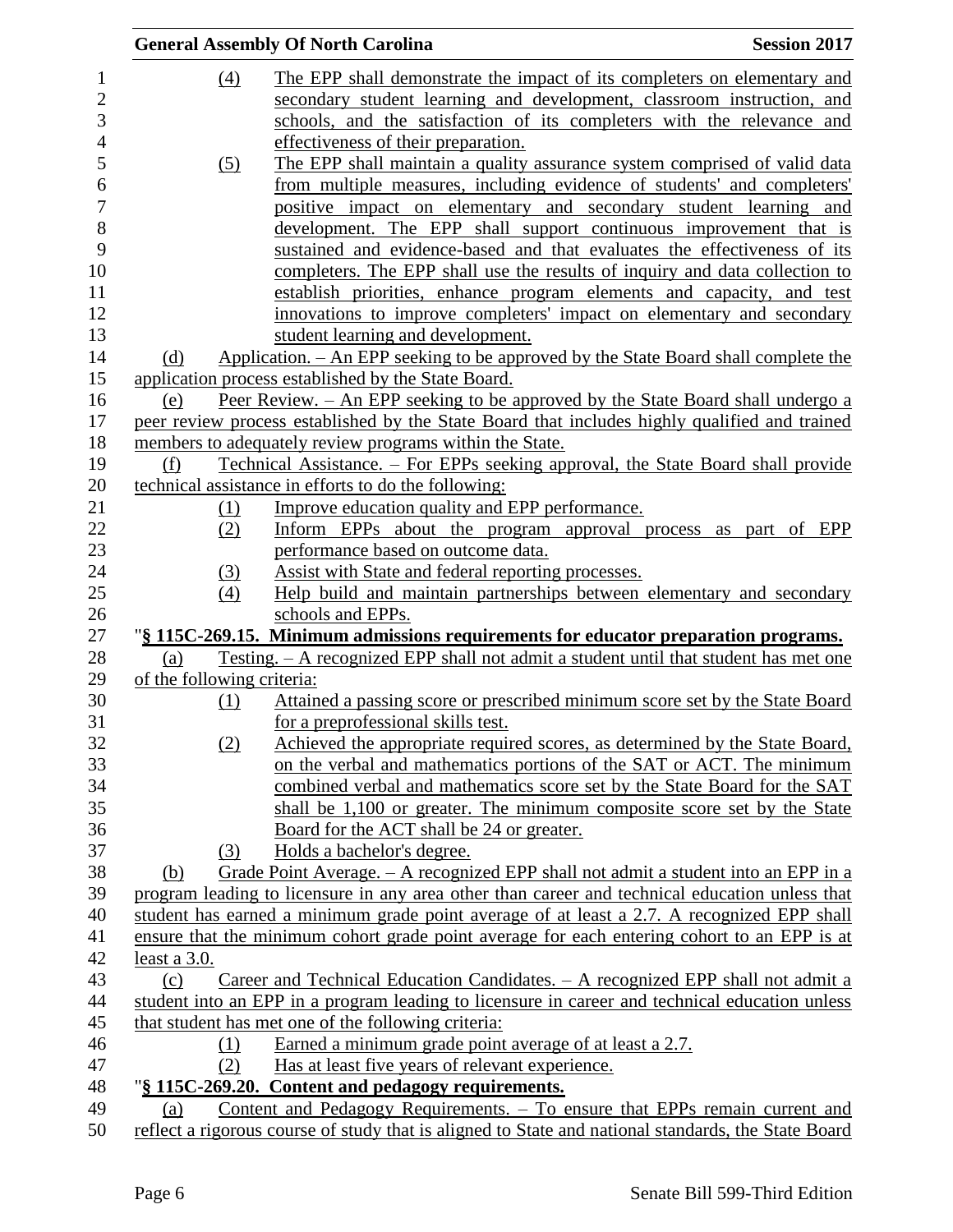|            |     |                            | <b>General Assembly Of North Carolina</b><br><b>Session 2017</b>                                                 |  |  |
|------------|-----|----------------------------|------------------------------------------------------------------------------------------------------------------|--|--|
|            |     |                            | shall require at least the following minimum requirements with demonstrated competencies in                      |  |  |
| its rules: |     |                            |                                                                                                                  |  |  |
|            | (1) |                            | All EPPs shall include instruction in the following:                                                             |  |  |
|            |     | $\underline{\mathbf{a}}$ . | The identification and education of children with disabilities.                                                  |  |  |
|            |     | $\underline{b}$ .          | student<br>behavior<br>Positive<br>of<br>effective<br>and<br>management                                          |  |  |
|            |     |                            | communication techniques for defusing and de-escalating disruptive                                               |  |  |
|            |     |                            | or dangerous behavior.                                                                                           |  |  |
|            |     | $\underline{c}$ .          | Demonstration of competencies in using digital and other                                                         |  |  |
|            |     |                            | instructional technologies to provide high-quality, integrated digital<br>teaching and learning to all students. |  |  |
|            |     | <u>d.</u>                  | The skills and responsibilities required of educators.                                                           |  |  |
|            |     |                            | The expectations for student performance based on State standards.                                               |  |  |
|            |     | $\frac{e}{f}$              | The supply of and demand for educators in this State, as identified in                                           |  |  |
|            |     |                            | the vacancy report required by G.S. 115C-299.5(e).                                                               |  |  |
|            |     | g.                         | The State's framework for appraisal of educators.                                                                |  |  |
|            | (2) |                            | EPPs providing training for elementary education teachers shall include the                                      |  |  |
|            |     |                            | following:                                                                                                       |  |  |
|            |     | $\underline{a}$ .          | Adequate coursework in the teaching of reading, writing, and                                                     |  |  |
|            |     |                            | mathematics.                                                                                                     |  |  |
|            |     | <u>b.</u>                  | Assessment prior to licensure to determine if a student possesses the                                            |  |  |
|            |     |                            | requisite knowledge in scientifically based reading, writing, and                                                |  |  |
|            |     |                            | mathematics instruction that is aligned with the State Board's                                                   |  |  |
|            |     |                            | expectations.                                                                                                    |  |  |
|            |     | $\underline{c}$ .          | Instruction in application of formative and summative assessments                                                |  |  |
|            |     |                            | within the school and classroom setting through technology-based                                                 |  |  |
|            |     |                            | assessment systems available in State schools that measure and                                                   |  |  |
|            |     |                            | predict expected student improvement.                                                                            |  |  |
|            |     | <u>d.</u>                  | Instruction in integration of arts education across the curriculum.                                              |  |  |
|            | (3) |                            | EPPs providing training for elementary and special education general                                             |  |  |
|            |     |                            | curriculum teachers shall ensure that students receive instruction in early                                      |  |  |
|            |     |                            | literacy intervention strategies and practices that are aligned with State and                                   |  |  |
|            |     |                            | national reading standards and shall include the following:                                                      |  |  |
|            |     | $\underline{a}$ .          | Instruction in the teaching of reading, including a substantive                                                  |  |  |
|            |     |                            | understanding of reading as a process involving oral language,                                                   |  |  |
|            |     |                            | phonological and phonemic awareness, phonics, fluency, vocabulary,                                               |  |  |
|            |     |                            | and comprehension. Instruction shall include appropriate application                                             |  |  |
|            |     |                            | of instructional supports and services and reading interventions to                                              |  |  |
|            |     |                            | ensure reading proficiency for all students.                                                                     |  |  |
|            |     | <u>b.</u>                  | Instruction in evidence-based assessment and diagnosis of specific                                               |  |  |
|            |     |                            | areas of difficulty with reading development and of reading                                                      |  |  |
|            |     |                            | deficiencies.                                                                                                    |  |  |
|            |     | $\underline{c}$ .          | Instruction in appropriate application of instructional supports and                                             |  |  |
|            |     |                            | services and reading interventions to ensure reading proficiency for                                             |  |  |
|            |     |                            | all students.                                                                                                    |  |  |
|            | (4) |                            | EPPs providing training for middle and high school teachers shall include                                        |  |  |
|            |     |                            | the following:                                                                                                   |  |  |
|            |     | $\underline{a}$ .          | Adequate coursework in the relevant content area. For clinical                                                   |  |  |
|            |     |                            | residency programs, students may instead demonstrate mastery of the                                              |  |  |
|            |     |                            | relevant content area through the passage of the relevant content area                                           |  |  |
|            |     |                            | examination approved by the State Board.                                                                         |  |  |
|            |     | $\mathbf b$ .              | Adequate coursework in the teaching of the relevant content area.                                                |  |  |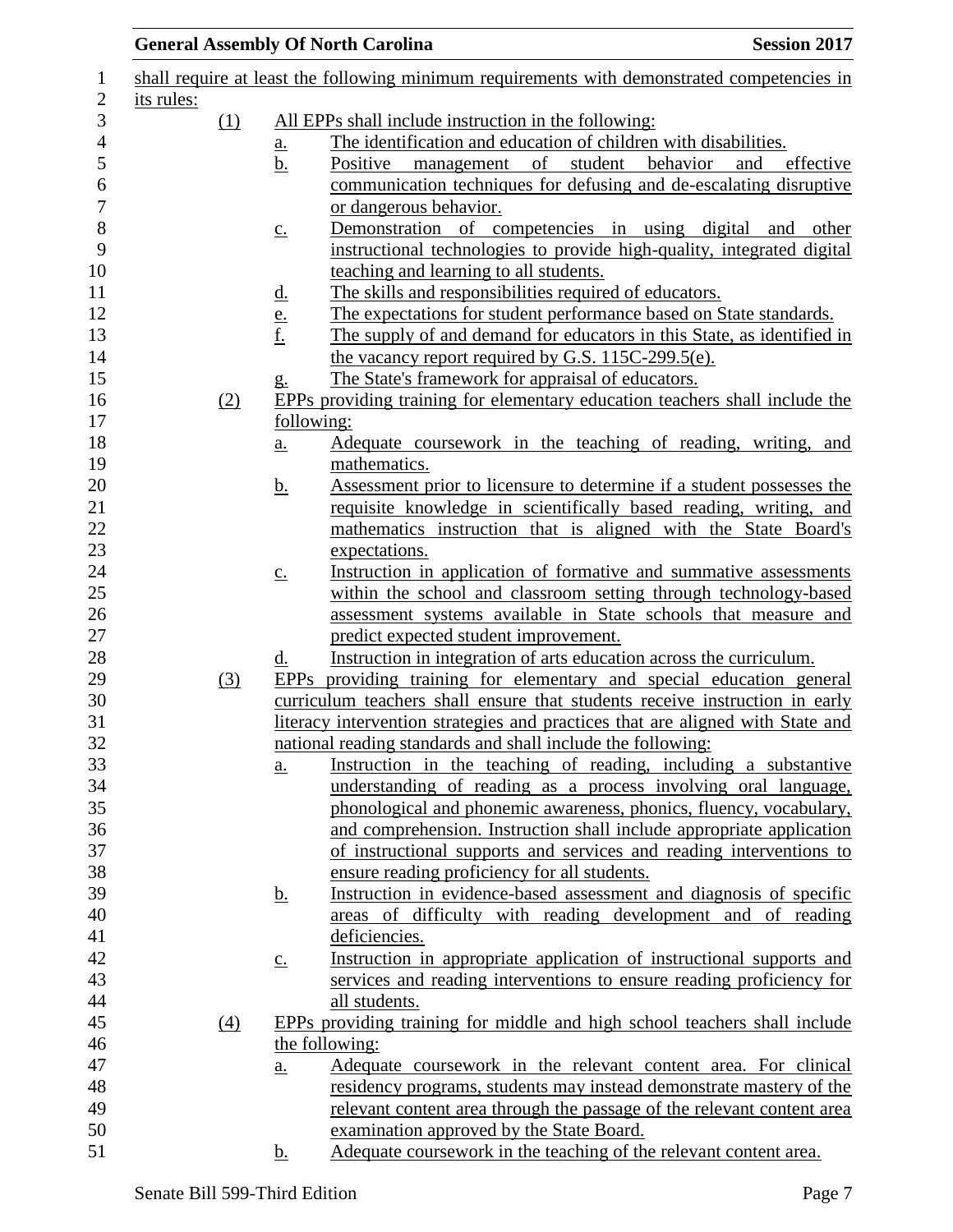|                       | <b>General Assembly Of North Carolina</b>                                                       | <b>Session 2017</b> |
|-----------------------|-------------------------------------------------------------------------------------------------|---------------------|
|                       | For EPPs providing training for science teachers, adequate<br>$\underline{c}$ .                 |                     |
|                       | preparation in issues related to science laboratory safety.                                     |                     |
|                       | "§ 115C-269.25. Clinical partnerships and practice in educator preparation programs.            |                     |
| (a)                   | Collaborative Partnerships With Elementary and Secondary Schools. - EPPs shall                  |                     |
|                       | establish and maintain collaborative, formalized partnerships with elementary and secondary     |                     |
|                       | partner schools that are focused on student achievement, continuous school improvement, and     |                     |
|                       | the professional development of elementary and secondary educators, as well as those            |                     |
| preparing educators.  |                                                                                                 |                     |
| (b)                   | Memorandum of Understanding With Local School Administrative Units. – EPPs                      |                     |
|                       | shall enter into a memorandum of understanding with the local school administrative unit or the |                     |
|                       | partner school where students are placed or employed. In the memorandum, the EPP and the        |                     |
|                       | local school administrative unit or partner school, as applicable, shall:                       |                     |
| (1)                   | Define the collaborative relationship between the EPP and the local school                      |                     |
|                       | administrative unit or partner school and how this partnership will be                          |                     |
|                       | focused on continuous school improvement and student achievement.                               |                     |
| (2)                   | Adopt a plan for collaborative clinical educator or mentor selection,                           |                     |
|                       | orientation, and student placement.                                                             |                     |
| (3)                   | Determine how information will be shared and verified between the EPP and                       |                     |
|                       | the local school administrative unit or partner school.                                         |                     |
| (c)                   | Field Experience Requirements. - To the extent practicable, EPPs shall require, in              |                     |
|                       | all programs leading to initial professional licensure, the following:                          |                     |
| (1)                   | Field experiences in every semester that include organized and sequenced                        |                     |
|                       | engagement of students in settings that provide them with opportunities to                      |                     |
|                       | observe, practice, and demonstrate knowledge and skills. The experiences                        |                     |
|                       | shall be systematically designed and sequenced to increase the complexity                       |                     |
|                       | and levels of engagement with which students apply, reflect upon, and                           |                     |
|                       | expand their knowledge and skills, and to increase in each semester prior to                    |                     |
|                       | the student's internship the number of hours spent in field experiences.                        |                     |
| (2)                   | A minimum of two hours of field experience in the first semester of the                         |                     |
|                       | program and a cumulative total of at least 12 hours of field experiences prior                  |                     |
|                       | to the student's internship.                                                                    |                     |
| (3)                   | At least one field experience in a low-performing school.                                       |                     |
| (d)                   | Clinical Practice Requirements. - EPPs shall require clinical practice in the form of           |                     |
| one of the following: |                                                                                                 |                     |
| $\Omega$              | Internship that lasts for a minimum of 16 weeks. Internships may be over the                    |                     |
|                       | course of two semesters and shall, to the extent practicable, provide field                     |                     |
|                       | experiences at both the beginning and ending of the school year. It shall be                    |                     |
|                       | the responsibility of a clinical educator, in cooperation with the principal and                |                     |
|                       | the representative of the EPP, to assign to the intern responsibilities and                     |                     |
|                       | duties that will provide adequate preparation for teaching.                                     |                     |
| (2)                   | Residency that meets the following criteria:                                                    |                     |
|                       | The residency lasts for a minimum of one year.<br><u>a.</u>                                     |                     |
|                       | The EPP provides ongoing support to a student for the full term of<br><u>b.</u>                 |                     |
|                       | the residency.                                                                                  |                     |
|                       | The EPP assigns a clinical mentor to the resident.                                              |                     |
|                       | $rac{c}{d}$ .<br>The resident completes field experiences and training required by the          |                     |
|                       | State Board prior to the residency.                                                             |                     |
| <u>(e)</u>            | Clinical Educator Requirements. - The EPP shall ensure clinical educators who                   |                     |
|                       | supervise students in internships meet the following requirements:                              |                     |
| <u>(1)</u>            | Be professionally licensed in the field of licensure sought by the student.                     |                     |
| (2)                   | Have a minimum of three years of experience in a teaching role.                                 |                     |
|                       |                                                                                                 |                     |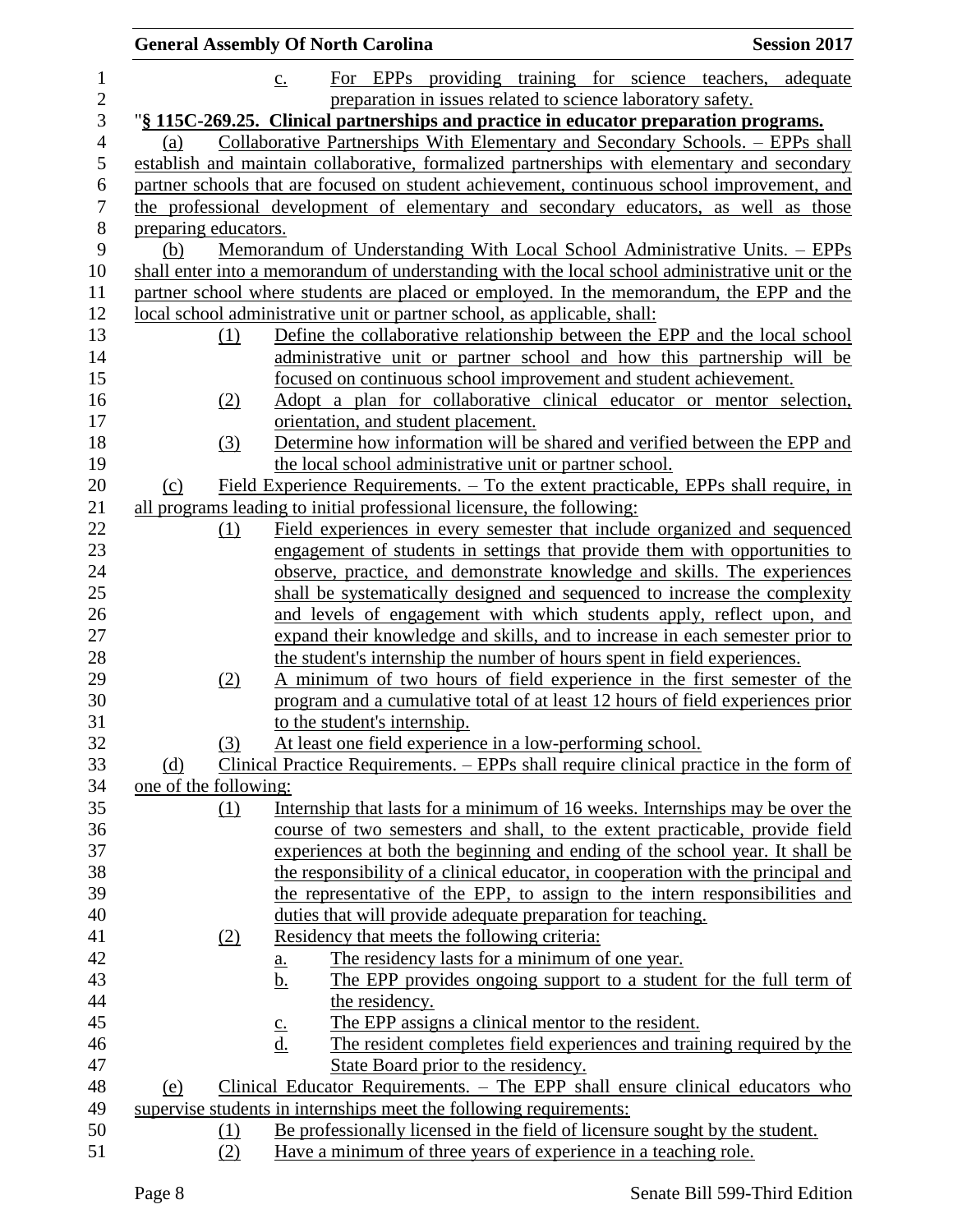|                                | <b>General Assembly Of North Carolina</b>                                                        | <b>Session 2017</b> |
|--------------------------------|--------------------------------------------------------------------------------------------------|---------------------|
| (3)                            | Have been rated, through the educator's most recent formal evaluations, at                       |                     |
|                                | least at the "accomplished" level as part of the North Carolina Teacher                          |                     |
|                                | Evaluation System, or the equivalent on an evaluation system utilized by                         |                     |
|                                | another state or partner school, as applicable, and have met expectations as                     |                     |
|                                | part of a student growth assessment system used by a school in the field of                      |                     |
|                                | licensure sought by the student.                                                                 |                     |
| (f)                            | Clinical Mentor Requirements. – The EPP shall ensure clinical educators who                      |                     |
|                                | supervise students in residencies meet the following requirements:                               |                     |
| <u>(1)</u>                     | Be professionally licensed in the field of licensure of the resident.                            |                     |
| (2)                            | Have a minimum of three years of experience in a teaching role.                                  |                     |
| (3)                            | Have been rated, through the educator's most recent formal evaluations, at                       |                     |
|                                | <u>least at the "accomplished" level as part of the North Carolina Teacher</u>                   |                     |
|                                | Evaluation System, or the equivalent on an evaluation system utilized by                         |                     |
|                                | another state or partner school, as applicable, and have met expectations as                     |                     |
|                                | part of a student growth assessment system used by a school in the field of                      |                     |
|                                | licensure sought by the student.                                                                 |                     |
|                                | <u>Legal Protection of Interns. – An intern under the supervision of a clinical educator</u>     |                     |
| $\left( \underline{g} \right)$ | or principal shall have the protection of the laws accorded to a licensed educator.              |                     |
| (h)                            | Pedagogy Assessment. – EPPs shall require, in addition to a content assessment, a                |                     |
|                                | nationally normed and valid pedagogy assessment to determine clinical practice performance.      |                     |
|                                | Passing scores and mastery criteria shall be determined by the State Board.                      |                     |
|                                | "§ 115C-269.30. Teacher assistants engaged in internships.                                       |                     |
| (a)                            | <u>Program for Teacher Assistants. – The State Board shall adopt a program to</u>                |                     |
|                                | facilitate the process by which teacher assistants may become teachers. Teacher assistants who   |                     |
| participate in this program:   |                                                                                                  |                     |
| (1)                            | Shall be enrolled in a recognized EPP.                                                           |                     |
| (2)                            | Shall be employed in a North Carolina public school.                                             |                     |
| (b)                            | Internship Assignments. - Local school administrative units are encouraged to                    |                     |
|                                | assign teacher assistants to a different classroom during an internship than the classroom they  |                     |
|                                | are assigned to as a teacher assistant. To the extent possible, they may be assigned to another  |                     |
|                                | school within the same local school administrative unit.                                         |                     |
| (c)                            | Salary and Benefits. $-$ At the discretion of the local school administrative unit,              |                     |
|                                | teacher assistants may continue to receive their salary and benefits while interning in the same |                     |
|                                | local school administrative unit where they are employed as a teacher assistant.                 |                     |
| (d)                            | Consultation With Institutions of Higher Education. - The State Board shall consult              |                     |
|                                | with the Board of Governors of The University of North Carolina and the North Carolina           |                     |
|                                | Independent Colleges and Universities in the development of the program.                         |                     |
|                                | "§ 115C-269.35. Accountability for educator preparation programs.                                |                     |
| (a)                            | Performance Measures. – The State Board shall adopt rules necessary to establish                 |                     |
|                                | standards of performance to govern the continuing accountability of all EPPs. At a minimum,      |                     |
|                                | the performance standards shall be based on the following information that is disaggregated      |                     |
|                                | with respect to race, sex, and ethnicity:                                                        |                     |
| (1)                            | Performance based on the standards and criteria for annual evaluations of                        |                     |
|                                | licensed employees.                                                                              |                     |
| (2)                            | Proficiency and growth of students taught by educators holding an initial                        |                     |
|                                | professional license, to the extent practicable. When available, EVAAS data                      |                     |
|                                | shall be used to measure student proficiency and growth.                                         |                     |
| $\left(3\right)$               | Results from an educator satisfaction survey, developed by the State Board                       |                     |
|                                | with stakeholder input, performed at the end of the educator's first year of                     |                     |
|                                | teaching after receiving an initial professional license.                                        |                     |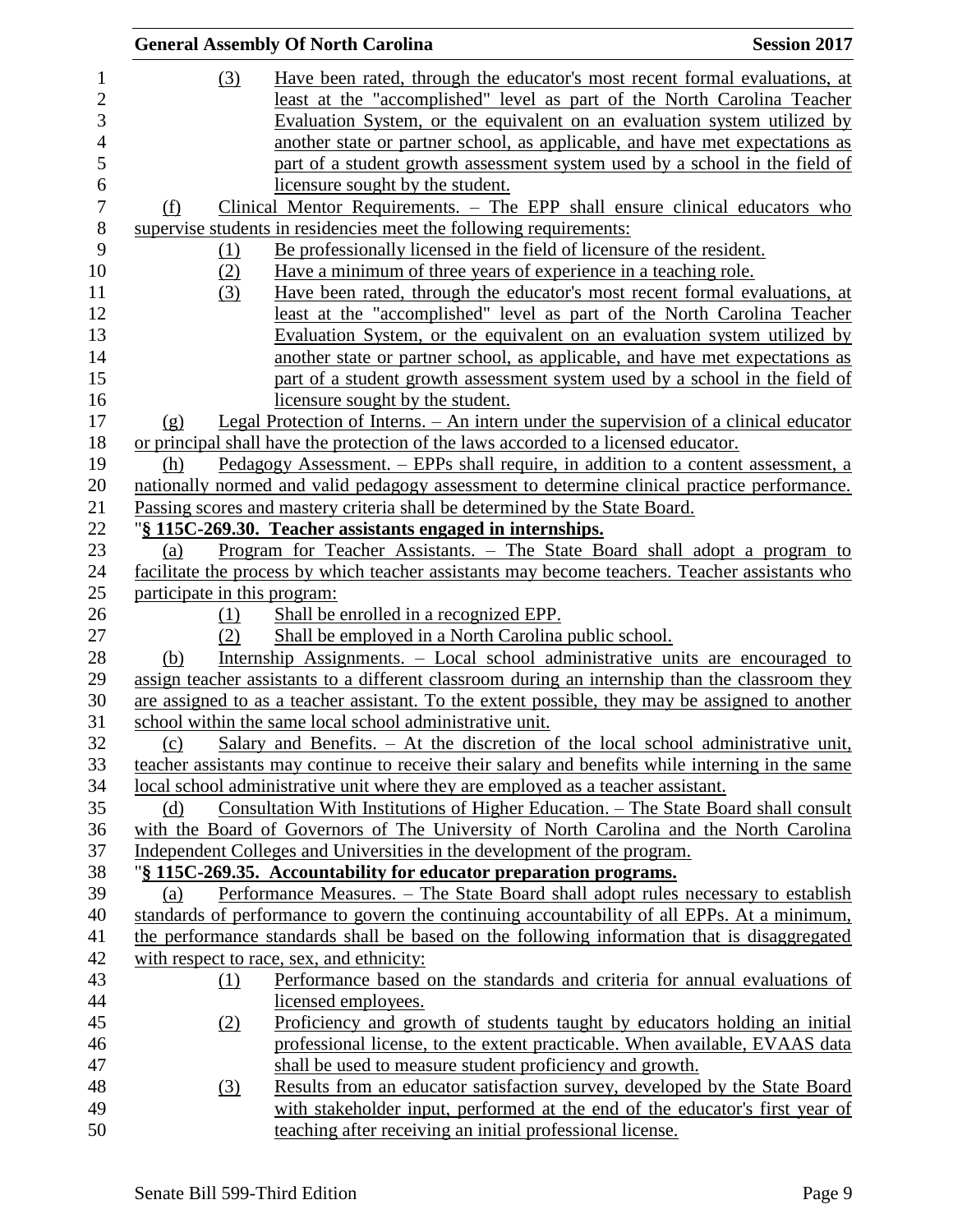|            | <b>General Assembly Of North Carolina</b><br><b>Session 2017</b>                                |
|------------|-------------------------------------------------------------------------------------------------|
| (4)        | Quality of students entering the EPP, including the average grade point                         |
|            | average and average score on preprofessional skills tests or college entrance                   |
|            | exams that assess reading, writing, mathematics, and other competencies.                        |
| (b)        | Annual Performance Reports. – The State Board shall require all recognized EPPs                 |
|            | to submit annual performance reports. The performance reports shall provide the State Board     |
|            | with a focused review of the EPPs and the current authorization process in order to ensure that |
|            | the programs produce graduates that are well prepared to teach. At a minimum, the annual        |
|            | report shall contain the following indicators:                                                  |
| <u>(1)</u> | Performance data from subsection (a) of this section.                                           |
| (2)        | Data related to the EPP's compliance with requirements for field supervision                    |
|            | of students during their internship and residency experiences.                                  |
| (3)        | The following information, disaggregated by race, sex, and ethnicity:                           |
|            | The number of students who apply.                                                               |
|            | $\underline{a}$ .<br>The number of students admitted.                                           |
|            | $\frac{b}{c}$ .<br>$\frac{c}{d}$ .<br>The number of students retained.                          |
|            | The number of students completing the program.                                                  |
|            | <u>e.</u><br>The number of students employed as beginning teachers under initial                |
|            | professional licenses by not later than the first anniversary of                                |
|            | completing the program.                                                                         |
|            | <u>f.</u><br>The amount of time required by students employed as beginning                      |
|            | teachers under residency licenses to be issued initial professional                             |
|            | licenses.                                                                                       |
|            | The number of students retained in the profession.                                              |
|            | $g_{\cdot}$<br>Any other information required by federal law.<br>h.                             |
| (4)        | The ratio of field supervisors to students completing an internship or                          |
|            | residency.                                                                                      |
| (5)        | Graduation rates.                                                                               |
| <u>(6)</u> | Time-to-graduation rates.                                                                       |
| (7)        | Average scores of graduates on professional, pedagogy, and content area                         |
|            | examinations for the purpose of licensure.                                                      |
| (8)        | Percentage of graduates receiving initial professional licenses.                                |
| (9)        | The extent to which the program prepares educators, including general                           |
|            | education teachers and special education teachers, to effectively teach the                     |
|            | following:                                                                                      |
|            | Students with disabilities.<br><u>a.</u>                                                        |
|            | Students of limited English proficiency.<br>b.                                                  |
| (10)       | The activities offered by the program that are designed to prepare educators                    |
|            | to do the following:                                                                            |
|            | Integrate technology effectively into curricula and instruction,<br>$\underline{a}$ .           |
|            | including activities consistent with the principles of universal design                         |
|            | for learning.                                                                                   |
|            | Use technology effectively to collect, manage, and analyze data to<br><u>b.</u>                 |
|            | improve teaching and learning for the purpose of increasing student                             |
|            | academic achievement.                                                                           |
| (11)       | The perseverance of beginning educators in the profession, as determined on                     |
|            | the basis of the number of beginning educators who maintain status as active                    |
|            | contributing members in the North Carolina State Employee Retirement                            |
|            | System at least three years after licensure in comparison to similar programs.                  |
|            | The results of surveys given to school principals that involve evaluation of                    |
| (12)       | the program's effectiveness in preparing participants to succeed in the                         |
|            | classroom, based on experience with employed program participants.                              |
|            |                                                                                                 |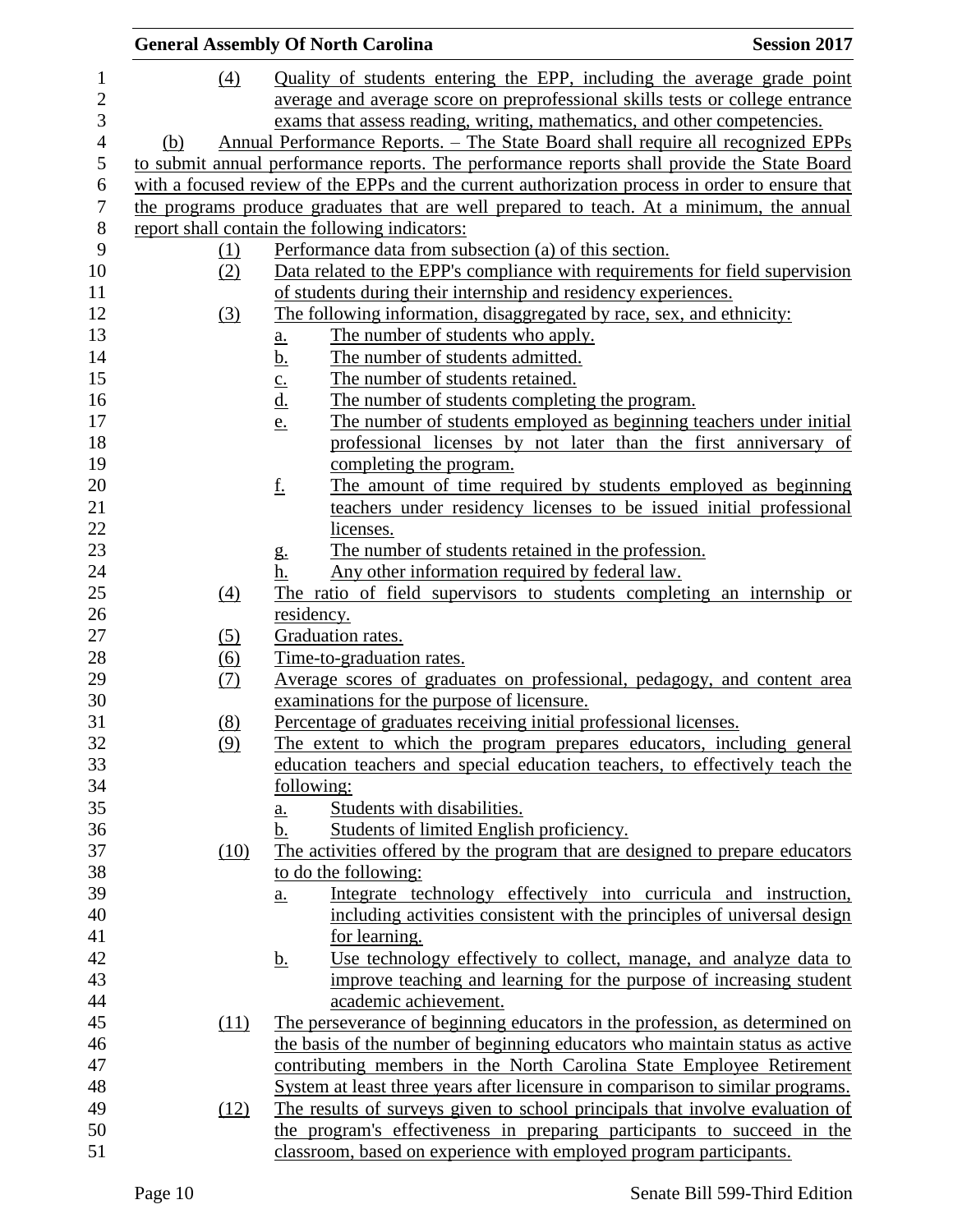|                            | <b>General Assembly Of North Carolina</b>                                                                                       | <b>Session 2017</b> |
|----------------------------|---------------------------------------------------------------------------------------------------------------------------------|---------------------|
| (13)                       | Any other information necessary to enable the State Board to assess the                                                         |                     |
|                            | effectiveness of the program on the basis of educator retention and success                                                     |                     |
|                            | criteria adopted by the State Board.                                                                                            |                     |
| (c)                        | Submission of Annual Performance Reports. - Performance reports shall be                                                        |                     |
|                            | provided annually to the following:                                                                                             |                     |
| (1)                        | The State Board.                                                                                                                |                     |
| (2)                        | The board of trustees or board of directors of the entity submitting the report.                                                |                     |
| (d)                        | Information Requests by EPPs. – The State Board of Education shall annually                                                     |                     |
|                            | provide, upon request, the data required to be included in an EPP's annual performance report                                   |                     |
|                            | related to subdivisions $(1)$ and $(2)$ of subsection $(a)$ of this section and subdivision $(11)$ of                           |                     |
|                            | subsection (b) of this section. The State Board of Education shall provide this information to an                               |                     |
|                            | EPP as aggregate data and disaggregated by race, sex, and ethnicity. Notwithstanding Article                                    |                     |
|                            | 21A of this Chapter, local school administrative units shall provide to the State Board of                                      |                     |
|                            | Education for the purposes of these information requests any North Carolina Educator                                            |                     |
|                            | Evaluation System effectiveness status assigned to teachers based on queries from the State                                     |                     |
|                            | Board. The State Board of Education shall not report aggregated or disaggregated data to the                                    |                     |
|                            | EPP that reveals confidential information in a teacher's personnel file, as defined by Article                                  |                     |
|                            | 21A of this Chapter, such as making the effectiveness status personally identifiable to an                                      |                     |
| individual teacher.        |                                                                                                                                 |                     |
|                            | "§ 115C-269.40. Risk factors for educator preparation programs; risk-assessment model.                                          |                     |
| (a)                        | <u>Risk Factor Rules. – The State Board shall adopt rules establishing risk factors for</u>                                     |                     |
|                            | assessment of the overall risk level of each EPP. The set of risk factors shall include the                                     |                     |
| following:                 |                                                                                                                                 |                     |
| (1)                        | history of the EPP's compliance with State law and rules, with<br>A                                                             |                     |
|                            | consideration given to the following:                                                                                           |                     |
|                            | The seriousness of any violation of a law or rule.<br>a.<br>Whether the violation resulted in an action being taken against the |                     |
|                            | <u>b.</u><br>EPP.                                                                                                               |                     |
|                            | Whether the violation was promptly remedied by the EPP.                                                                         |                     |
|                            | $c_{\cdot}$<br>The number of alleged violations.                                                                                |                     |
|                            | <u>d.</u><br>Any other matter considered to be appropriate in evaluating the EPP's<br>e.                                        |                     |
|                            | compliance history.                                                                                                             |                     |
| (2)                        | Whether the program meets the accountability performance standards under                                                        |                     |
|                            | G.S. 115C-269.35.                                                                                                               |                     |
| (b)                        | CAEP Accreditation. – The rules for risk factors developed by the State Board may                                               |                     |
|                            | include whether an EPP is accredited by CAEP.                                                                                   |                     |
| (c)                        | Use of Risk Factors. - The State Board shall use the rules for risk factors when                                                |                     |
|                            | conducting monitoring, inspections, and compliance audits of EPPs, including evaluations                                        |                     |
|                            | associated with renewals of approval under G.S. 115C-269.10.                                                                    |                     |
| "§ 115C-269.45. Sanctions. |                                                                                                                                 |                     |
| (a)                        | Accountability Statuses. - The State Board shall at least annually review the                                                   |                     |
|                            | accountability status of each EPP. The State Board shall adopt rules necessary for the sanction                                 |                     |
|                            | of EPPs that do not meet accountability standards or comply with State law or rules. The rules                                  |                     |
|                            | shall provide for the assignment of warned, probation, or revoked statuses according to the                                     |                     |
| following criteria:        |                                                                                                                                 |                     |
| (1)                        | Warned. – An EPP shall be assigned warned status if the program meets any                                                       |                     |
|                            | of the following criteria:                                                                                                      |                     |
|                            | Fails to meet the performance standards set by the State Board for the<br>$a_{\cdot}$                                           |                     |
|                            | overall performance of all its students on any of the indicators set                                                            |                     |
|                            | forth in G.S. $115C-269.35(a)$ in any one year.                                                                                 |                     |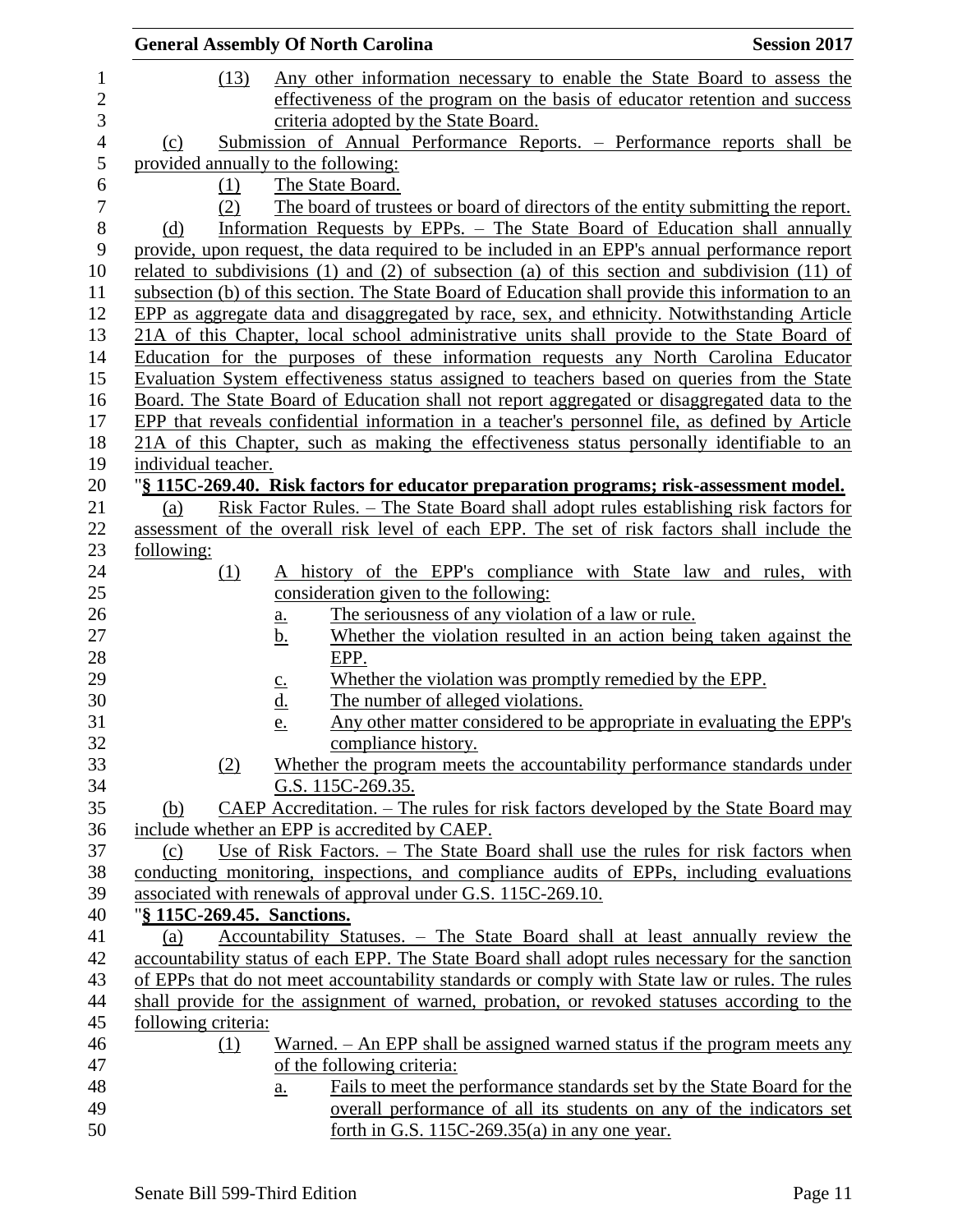|                     |                            | <b>General Assembly Of North Carolina</b>                                                                                                                   | <b>Session 2017</b>         |
|---------------------|----------------------------|-------------------------------------------------------------------------------------------------------------------------------------------------------------|-----------------------------|
|                     | <u>b.</u>                  | Fails to meet the performance standards in any two sex, race, or                                                                                            |                             |
|                     |                            | ethnicity demographic groups on any of the indicators set forth in                                                                                          |                             |
|                     |                            | G.S. 115C-269.35(a) in any one year.                                                                                                                        |                             |
|                     | $\underline{c}$ .          | Fails to meet the performance standards for a sex, race, or ethnicity                                                                                       |                             |
|                     |                            | demographic group on any of                                                                                                                                 | the indicators set forth in |
|                     |                            | G.S. 115C-269.35(a)<br>for two consecutively measured                                                                                                       | years,                      |
|                     |                            | regardless of whether the deficiency is in the same demographic                                                                                             |                             |
|                     |                            | group or standard.                                                                                                                                          |                             |
|                     | <u>d.</u>                  | The State Board determines that the EPP has violated applicable laws                                                                                        |                             |
|                     |                            | or rules that should result in warned status.                                                                                                               |                             |
| (2)                 |                            | <u>Probation. – An EPP shall be assigned probation status if the program meets</u>                                                                          |                             |
|                     |                            | any of the following criteria:                                                                                                                              |                             |
|                     | a.                         | Fails to meet the performance standards set by the State Board for the                                                                                      |                             |
|                     |                            | overall performance of all its students on any of the indicators set                                                                                        |                             |
|                     |                            | forth in G.S. 115C-269.35(a) for two consecutively measured years.                                                                                          |                             |
|                     | <u>b.</u>                  | Fails to meet the performance standards in any three sex, race, or                                                                                          |                             |
|                     |                            | ethnicity demographic groups on any of the indicators set forth in                                                                                          |                             |
|                     |                            | G.S. 115C-269.35(a) in any one year.<br>Fails to meet the performance standards for a sex, race, or ethnicity                                               |                             |
|                     | $\underline{c}$ .          | demographic group on any of the indicators set forth in                                                                                                     |                             |
|                     |                            | G.S. 115C-269.35(a) for three consecutively measured years,                                                                                                 |                             |
|                     |                            | regardless of whether the deficiency is in the same demographic                                                                                             |                             |
|                     |                            | group or standard.                                                                                                                                          |                             |
|                     | $\underline{\mathrm{d}}$ . | The State Board determines that the EPP has violated applicable laws                                                                                        |                             |
|                     |                            | or rules that should result in probation status.                                                                                                            |                             |
| (3)                 |                            | Revoked. – An EPP shall be assigned revoked status and its approval to                                                                                      |                             |
|                     |                            | recommend students for educator licensure revoked if it meets any of the                                                                                    |                             |
|                     |                            | following criteria:                                                                                                                                         |                             |
|                     | <u>a.</u>                  | Is assigned probation status for three consecutively measured years.                                                                                        |                             |
|                     | <u>b.</u>                  | Has been on probation status for one year and the State Board                                                                                               |                             |
|                     |                            | determines that revoking the program's approval is reasonably                                                                                               |                             |
|                     |                            | necessary to achieve the purposes of this Article.                                                                                                          |                             |
| (b)                 |                            | Revocation. - Any revocation of an EPP's accountability status shall meet the                                                                               |                             |
| following criteria: |                            |                                                                                                                                                             |                             |
| $\Omega$            |                            | Complies with the requirements of notice as described in subsection (f) of                                                                                  |                             |
|                     |                            | this section.                                                                                                                                               |                             |
| (2)                 |                            | Upon assignment of revoked status of EPP approval, the EPP shall not admit                                                                                  |                             |
|                     |                            | new students, but may complete the training of students already admitted by                                                                                 |                             |
|                     |                            | the program and recommend them for licensure. If necessary, the State                                                                                       |                             |
|                     |                            | Board and other EPPs shall cooperate to assist the previously admitted                                                                                      |                             |
|                     |                            | students of the revoked EPP to complete their training.                                                                                                     |                             |
| (3)                 |                            | A revocation shall be effective for a period of at least two years. After two<br>years, the program may seek initial authorization to prepare educators for |                             |
|                     | licensure.                 |                                                                                                                                                             |                             |
| (c)                 |                            | Range of Sanctions. $-$ In addition to revocation as provided in subsections (a) and                                                                        |                             |
|                     |                            | (b) of this section, the rules described in subsection (a) of this section shall provide for the State                                                      |                             |
|                     |                            | Board to assign other sanctions deemed necessary, including one or more of the following:                                                                   |                             |
| (1)                 |                            | Requiring the EPP to obtain technical assistance approved by the State                                                                                      |                             |
|                     | Board.                     |                                                                                                                                                             |                             |
| (2)                 |                            | Requiring the EPP to obtain professional services under contract with                                                                                       |                             |
|                     |                            | another entity.                                                                                                                                             |                             |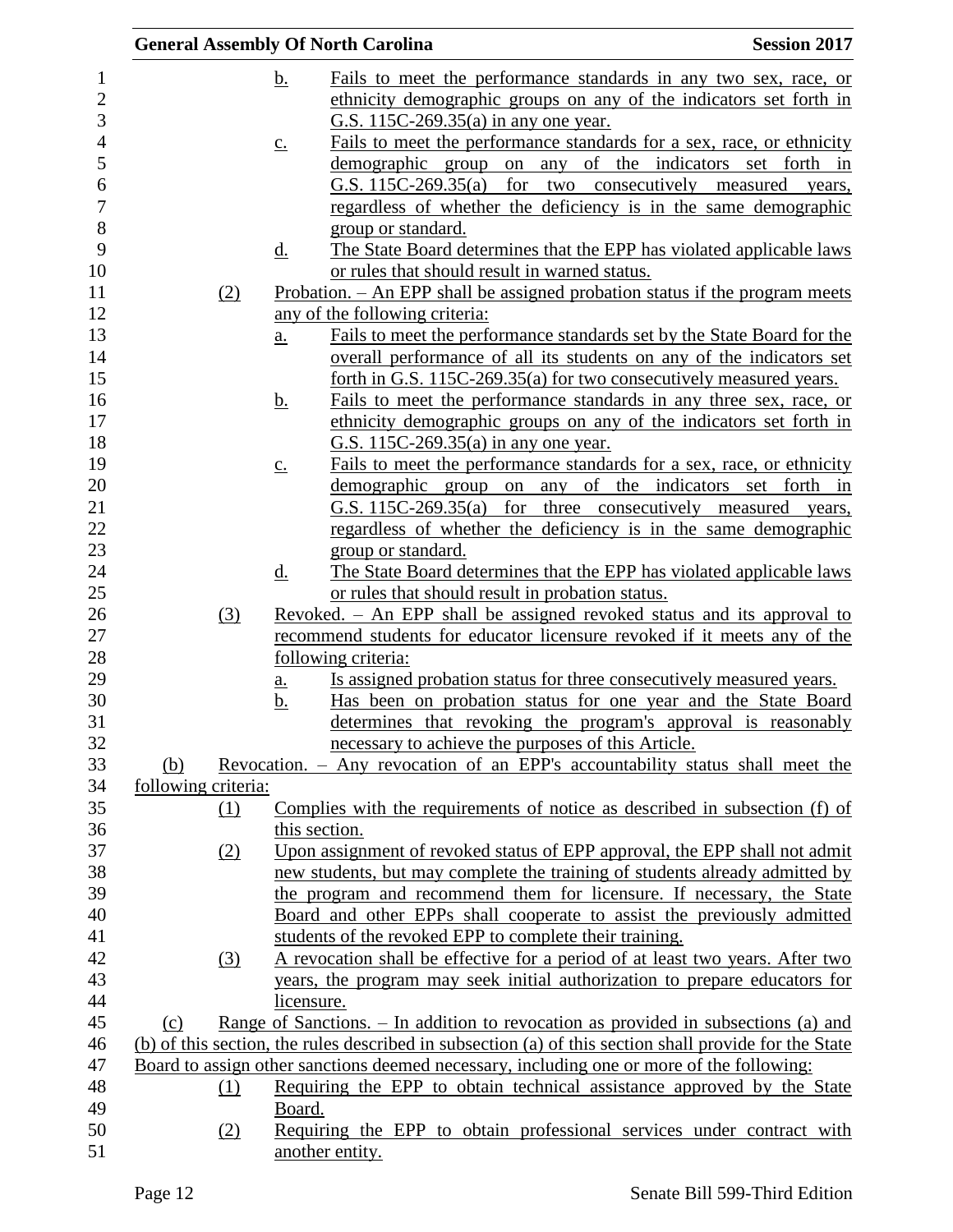| <b>General Assembly Of North Carolina</b>                                                         | <b>Session 2017</b> |
|---------------------------------------------------------------------------------------------------|---------------------|
| Appointing a monitor to participate in and report to the State Board on the<br>(3)                |                     |
| activities of the EPP.                                                                            |                     |
| Managing the EPP's enrollment.<br>(4)                                                             |                     |
| Particular Fields of Licensure. - Any sanction authorized or required to be taken<br>(d)          |                     |
| against an EPP under subsection (c) of this section may also be taken with regard to a program    |                     |
| for a particular field of licensure authorized to be offered by an EPP.                           |                     |
| $Costs. - Any costs associated with the sanctions under subsection (c) of this section$<br>(e)    |                     |
| shall be paid by the EPP.                                                                         |                     |
| Notice, Hearing, and Appeal. – The State Board shall give written notice to the EPP<br>(f)        |                     |
| by certified mail of an EPP's revocation of authorized status, including a written explanation of |                     |
| the basis for the revocation. An EPP may commence a contested case as provided in Article 3       |                     |
| of Chapter 150B of the General Statutes as to the revocation by the State Board.                  |                     |
| "§ 115C-269.50. EPP report cards.                                                                 |                     |
| The State Board shall create a report card in a common format for each EPP that, at a             |                     |
| minimum, summarizes the information collected in the annual performance reports, as set forth     |                     |
| in G.S. 115C-269.35(b). The State Board shall make the report cards available to the public       |                     |
| through the State Board's Internet Web site on an annual basis beginning December 15, 2019,       |                     |
| and shall submit the report to the Joint Legislative Education Oversight Committee annually by    |                     |
| that date. The State Board of Education shall also provide the information from each EPP's        |                     |
| annual performance report to the Board of Governors of The University of North Carolina to be     |                     |
| incorporated into the Teacher Quality Dashboard to provide greater accessibility and              |                     |
| comparability of data on the performance of EPPs in the State.                                    |                     |
| "§ 115C-269.55. Reports of alleged violations regarding educator preparation programs.            |                     |
| Authority. – The State Board shall adopt rules necessary to establish a process for a<br>(a)      |                     |
| student to report a violation of this Article to the State Board.                                 |                     |
| EPP Notice to Students. – The State Board by rule shall require an EPP to notify<br>(b)           |                     |
| students of the complaint process adopted under subsection (a) of this section. The notice shall  |                     |
| include the appropriate contact information, including name, mailing address, telephone           |                     |
| number, and Internet Web site address for the purpose of directing complaints to the State        |                     |
| Board. The EPP shall provide for that notification as follows:                                    |                     |
| On the Internet Web site of the EPP, if the program maintains a Web site.<br>(1)                  |                     |
| On a sign prominently displayed in program facilities.<br><u>(2)</u>                              |                     |
| In the student handbook.<br>(3)                                                                   |                     |
| Notice of Complaint Process. – The State Board shall post the complaint process<br>(c)            |                     |
| adopted under subsection (a) of this section on the State Board's Internet Web site.              |                     |
| Limits on State Board Authority. – The State Board has no authority to mediate,<br>(d)            |                     |
| arbitrate, or resolve contractual or commercial issues between an EPP and a student."             |                     |
| <b>SECTION 2.(j)</b> Article 19 of Subchapter V of Chapter 115C of the General                    |                     |
| Statutes is amended by adding a new section to read:                                              |                     |
| "§ 115C-284.1. School administrator preparation programs.                                         |                     |
| Rules for approval of school administrator preparation programs shall incorporate the             |                     |
| criteria developed in accordance with G.S. 116-74.21 for assessing proposals under the School     |                     |
| Administrator Training Program."                                                                  |                     |
|                                                                                                   |                     |
| PART III. EDUCATOR LICENSURE                                                                      |                     |
| <b>SECTION 3.(a)</b> G.S. 115C-296 is repealed.                                                   |                     |
| <b>SECTION 3.(b)</b> Article 20 of Subchapter V of Chapter 115C of the General                    |                     |
| Statutes is amended by adding a new section to read:                                              |                     |
| "§ 115C-300.1. New teacher induction programs.                                                    |                     |
| Induction Program. - The State Board of Education shall develop a new teacher<br>(a)              |                     |
| induction program to provide ongoing support for teachers entering the profession. In             |                     |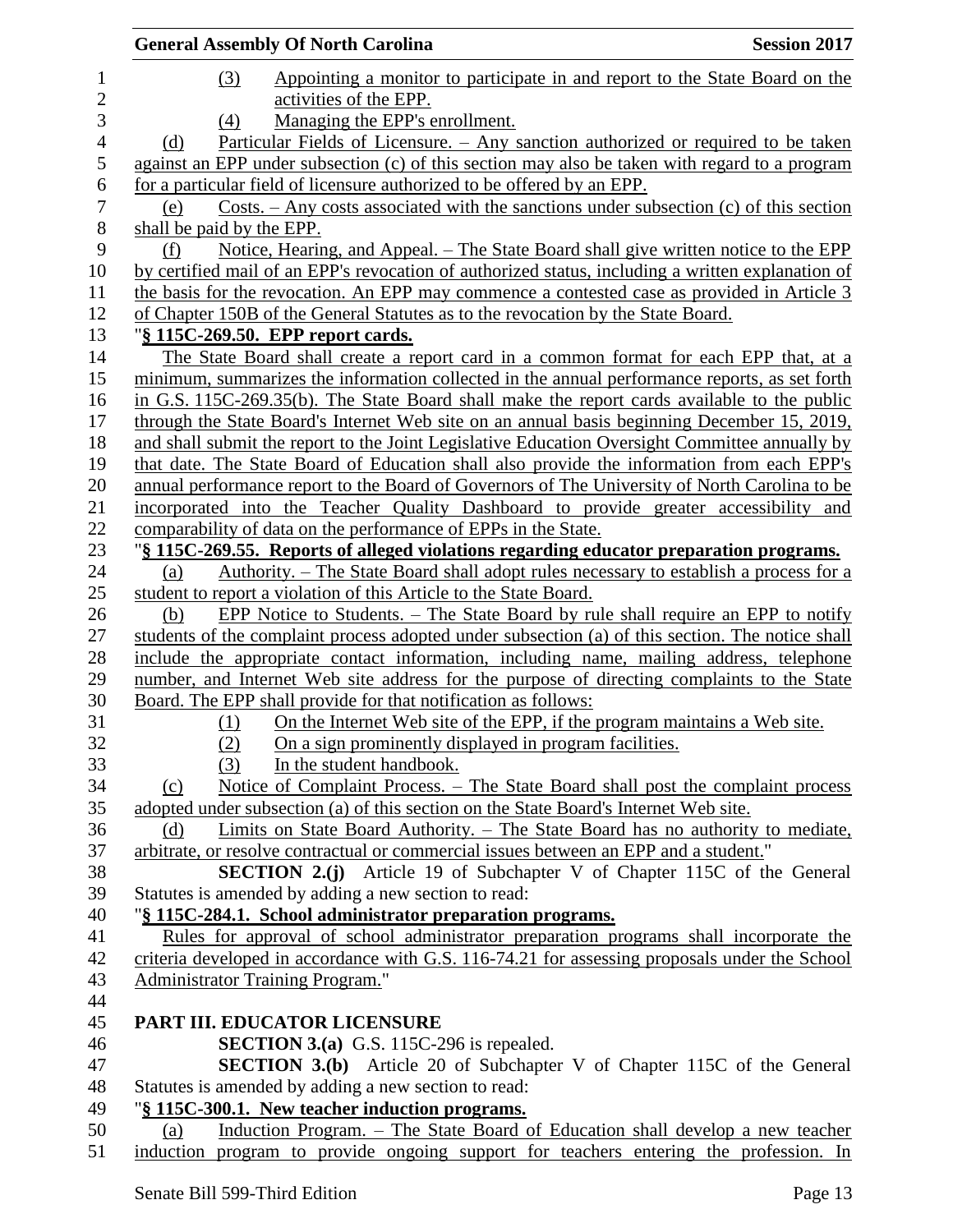## **General Assembly Of North Carolina Session 2017**  developing the program, the State Board shall conduct a comprehensive study of the needs of new teachers and how those needs can be met through an orientation and mentor support program. (b) New Teacher Guidelines. – For the purpose of helping local boards to support new teachers, the State Board shall develop and distribute guidelines that address optimum teaching load, extracurricular duties, student assignment, and other working condition considerations. These guidelines shall provide that teachers holding initial professional licenses not be assigned extracurricular activities unless they request the assignments in writing and that other noninstructional duties of these teachers be minimized. (c) Mentor Teacher Training. – The State Board shall develop and coordinate a mentor teacher training program. The State Board shall develop criteria for selecting excellent, experienced, and qualified teachers to be participants in the mentor teacher training program, including requiring that mentor teachers have been rated, through formal evaluations, at least at the "accomplished" level as part of the North Carolina Teacher Evaluation System and have met expectations for student growth. (d) Mentor Funding. – The State Board of Education shall allot funds for mentoring services to local school administrative units based on the highest number of employees in the preceding three school years who (i) are paid with State, federal, or local funds and (ii) are either teachers paid on the first or second steps of the teacher salary schedule or instructional support personnel paid on the first step of the instructional support personnel salary schedule. Local school administrative units shall use these funds to provide mentoring support to eligible employees in accordance with a plan approved by the State Board of Education. The plan shall include information on how all mentors in the local school administrative unit will be adequately trained to provide mentoring support." **SECTION 3.(c)** Subchapter V of Chapter 115C of the General Statutes is amended by adding a new Article to read: "Article 17E. "Licensure. "**§ 115C-270.1. Definitions.** As used in this Article, the following definitions shall apply: (1) Administrator. – An administrator or supervisor who serves in general and program administrator roles, as classified by the State Board. Administrators shall include superintendents, assistant or associate superintendents, principals, assistant principals, or curriculum-instructional specialists. (2) Professional educator. – An administrator, teacher, or student services personnel. (3) Recognized educator preparation program or recognized EPP. – As defined in G.S. 115C-269.1(15). (4) Student services personnel. – An individual providing specialized assistance to students, teachers, administrators, or the education program in general, as classified by the State Board. Student services personnel shall include individuals employed in school counseling, school social work, school psychology, audiology, speech-language pathology, and media coordination. (5) Teacher. – An individual whose major responsibility is to either teach or directly supervise teaching, as classified by the State Board. "**§ 115C-270.5. State Board of Education establishes licensure requirements.** (a) Authority. – The State Board of Education shall have entire control of licensing all applicants for professional educator positions in all public schools of North Carolina, subject to the requirements of this Article. The State Board shall adopt rules for the issuance, renewal, and extension of all licenses and shall determine and fix the salary for each grade and type of

license which it authorizes.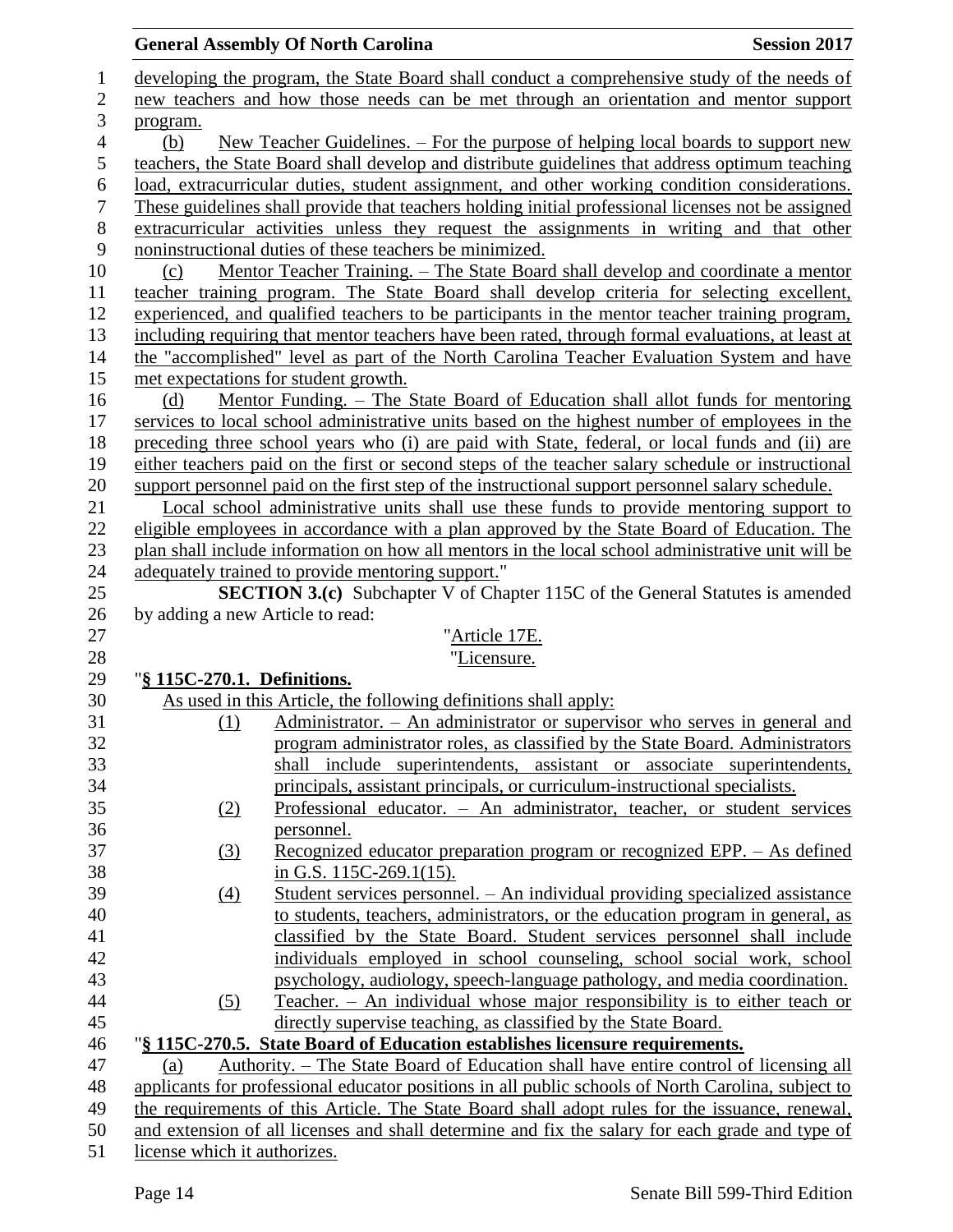|                           | <b>General Assembly Of North Carolina</b>                                                         | <b>Session 2017</b> |
|---------------------------|---------------------------------------------------------------------------------------------------|---------------------|
| (b)                       | Consultation – The State Board shall receive recommendations from the                             |                     |
|                           | Professional Educator Preparation and Standards Commission and seek input from The                |                     |
|                           | University of North Carolina Board of Governors, the State Board of Community Colleges,           |                     |
|                           | educator preparation programs, and such other public and private agencies as are necessary in     |                     |
|                           | adopting rules required by this Article.                                                          |                     |
|                           | "§ 115C-270.10. Licensure fees.                                                                   |                     |
| (a)                       | Fee Schedule. – The State Board of Education shall establish by rule a schedule of                |                     |
|                           | fees for professional educator licensure and administrative changes. The fees established under   |                     |
|                           | this section shall not exceed the actual cost of providing the service. The schedule may include  |                     |
|                           | fees for any of the following services:                                                           |                     |
| (1)                       | Application for demographic or administrative changes to a license.                               |                     |
| (2)                       | Application for a duplicate license or for copies of documents in the                             |                     |
|                           | licensure files.                                                                                  |                     |
| (3)                       | Application for a renewal, extension, addition, upgrade, reinstatement, and                       |                     |
|                           | variation to a license.                                                                           |                     |
| (4)                       | Initial application for a new graduate from any recognized educator                               |                     |
|                           | preparation program.                                                                              |                     |
| (5)                       | Initial application for an out-of-state applicant.                                                |                     |
| (6)                       | All other applications.                                                                           |                     |
|                           | An applicant must pay any nonrefundable or nontransferable service fees at the time an            |                     |
| application is submitted. |                                                                                                   |                     |
| (b)                       | Fee Increase Reporting. – The State Board of Education shall report to the Joint                  |                     |
|                           | Legislative Education Oversight Committee by March 15 in any year that the amount of fees in      |                     |
|                           | the fee schedule established under this section has been modified during the previous 12          |                     |
|                           | months. The report shall include the number of personnel paid from licensure receipts, any        |                     |
|                           | change in personnel paid from receipts, other related costs covered by the receipts, and the      |                     |
|                           | estimated unexpended receipts as of June 30 of the year reported.                                 |                     |
|                           | "§ 115C-270.15. Examination requirements for initial professional licenses.                       |                     |
| (a)                       | <u>Examination Score Requirements. – The State Board of Education shall require an</u>            |                     |
|                           | applicant for an initial professional license to demonstrate the applicant's academic and         |                     |
|                           | professional preparation by achieving a prescribed minimum score on a standard examination        |                     |
|                           | appropriate and adequate for that purpose. Elementary education $(K-6)$ and special education     |                     |
|                           | general curriculum teachers shall also achieve a prescribed minimum score on subtests or          |                     |
|                           | standard examinations specific to teaching reading and mathematics.                               |                     |
| (b)                       | Establishment of Minimum Scores. - The State Board shall adopt rules that                         |                     |
|                           | establish the minimum scores for any required standard examinations and other measures            |                     |
|                           | necessary to assess the qualifications of professional educators as required under this section.  |                     |
|                           | For purposes of this section, the State Board shall not be subject to Article 2A of Chapter 150B  |                     |
|                           | of the General Statutes. At least 30 days prior to changing any rule adopted under this section,  |                     |
|                           | the State Board shall provide written notice to all recognized educator preparation programs      |                     |
|                           | and to all local boards of education. The written notice shall include the proposed revised rule. |                     |
|                           | The State Board of Education shall make any required standard initial professional licensure      |                     |
|                           | exam rigorous and raise the prescribed minimum score as necessary to ensure that each             |                     |
|                           | applicant has received high-quality academic and professional preparation to teach effectively.   |                     |
| (c)                       | <u>Time Line for Completion of Examinations. – The State Board of Education shall</u>             |                     |
|                           | permit an applicant to fulfill any such testing requirement before or during the applicant's      |                     |
|                           | second year of teaching, provided the applicant took the examination at least once during the     |                     |
| first year of teaching.   |                                                                                                   |                     |
|                           | "S 1150 $270.20$ J isonguno noguinamento                                                          |                     |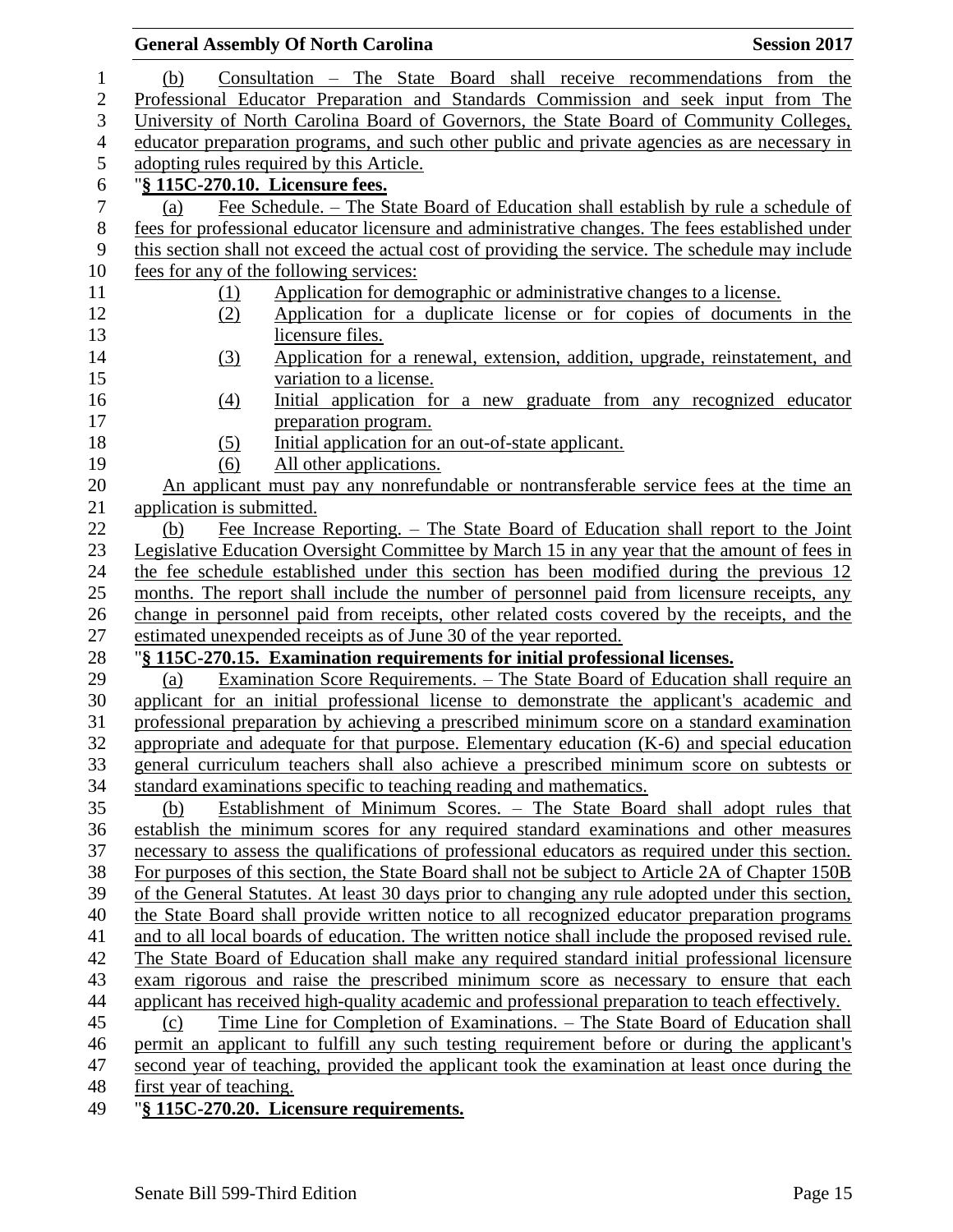|                 |          | <b>General Assembly Of North Carolina</b>                                                          | <b>Session 2017</b> |
|-----------------|----------|----------------------------------------------------------------------------------------------------|---------------------|
| (a)             |          | <u>Teacher Licenses. – The State Board shall adopt rules for the issuance of the</u>               |                     |
|                 |          | following classes of teacher licenses, including required levels of preparation for each           |                     |
| classification: |          |                                                                                                    |                     |
|                 | $\Omega$ | Continuing professional license or CPL. $-$ A five-year renewable license                          |                     |
|                 |          | issued to a teacher who has at least three years of licensed teaching                              |                     |
|                 |          | experience and meets other requirements established by the State Board. A                          |                     |
|                 |          | CPL shall remain in effect for five years after retirement.                                        |                     |
|                 | (2)      | Emergency license or EL. $-$ A one-year nonrenewable license issued to an                          |                     |
|                 |          | individual who holds a bachelor's degree with coursework relevant to the                           |                     |
|                 |          | requested licensure area, but has not successfully completed a recognized                          |                     |
|                 |          | educator preparation program and does not qualify for a residency license.                         |                     |
|                 |          | An emergency license shall only be requested by the local board of                                 |                     |
|                 |          | education, and applicants for emergency licenses shall meet all other                              |                     |
|                 |          | requirements established by the State Board, including preservice training,                        |                     |
|                 |          | prior to teaching.                                                                                 |                     |
|                 | (3)      | Initial professional license or IPL. $-$ A three-year nonrenewable license                         |                     |
|                 |          | issued to an individual who has successfully completed a recognized                                |                     |
|                 |          | educator preparation program and meets other requirements established by                           |                     |
|                 |          | the State Board.                                                                                   |                     |
|                 | (4)      | Lifetime license. $- A$ license issued to a teacher after 50 or more years of                      |                     |
|                 |          | teaching as a licensed teacher that requires no renewal.                                           |                     |
|                 | (5)      | <u>Residency License or RL. – A one-year license, renewable once, that meets</u>                   |                     |
|                 |          | both of the following requirements:                                                                |                     |
|                 |          | Is requested by the local board of education and accompanied by a<br>a.                            |                     |
|                 |          | certification of supervision from the recognized educator preparation                              |                     |
|                 |          | program in which the individual is enrolled.                                                       |                     |
|                 |          | The individual for whom the license is requested meets all of the<br><u>b.</u>                     |                     |
|                 |          | following requirements:                                                                            |                     |
|                 |          | Holds a bachelor's degree.<br><u>1.</u>                                                            |                     |
|                 |          | 2.<br>Has either completed coursework relevant to the requested                                    |                     |
|                 |          | licensure area or passed the content area examination relevant                                     |                     |
|                 |          | to the requested licensure area that has been approved by the                                      |                     |
|                 |          | State Board.                                                                                       |                     |
|                 |          | Is enrolled in a recognized educator preparation program.                                          |                     |
|                 |          | $\frac{3}{4}$<br>Meets all other requirements established by the State Board,                      |                     |
|                 |          | including completing preservice requirements prior                                                 | to                  |
|                 |          | teaching.                                                                                          |                     |
|                 | (6)      | Retirement licensure. $- A$ five-year renewable license issued to a teacher                        |                     |
|                 |          | who retired with 30 or more years of teaching experience in North Carolina                         |                     |
|                 |          | and who has served as a substitute teacher at least once every three years                         |                     |
|                 |          | since retirement.                                                                                  |                     |
| (b)             |          | Administrator and Student Services Personnel. - The State Board shall establish                    |                     |
|                 |          | classification and levels of preparation necessary for issuance of licenses for administrators and |                     |
|                 |          | student services personnel.                                                                        |                     |
| (c)             |          | Notwithstanding the requirement in subsection (a) of this section that an individual               |                     |
|                 |          | must hold a bachelor's degree with coursework relevant to the requested licensure area for         |                     |
|                 |          | individuals seeking licensure in a career or technical education area, the State Board may         |                     |
|                 |          | establish alternate criteria related to that area to establish competency in lieu of a bachelor's  |                     |
| degree.         |          |                                                                                                    |                     |
|                 |          | "§ 115C-270.25. Out-of-state license applicants.                                                   |                     |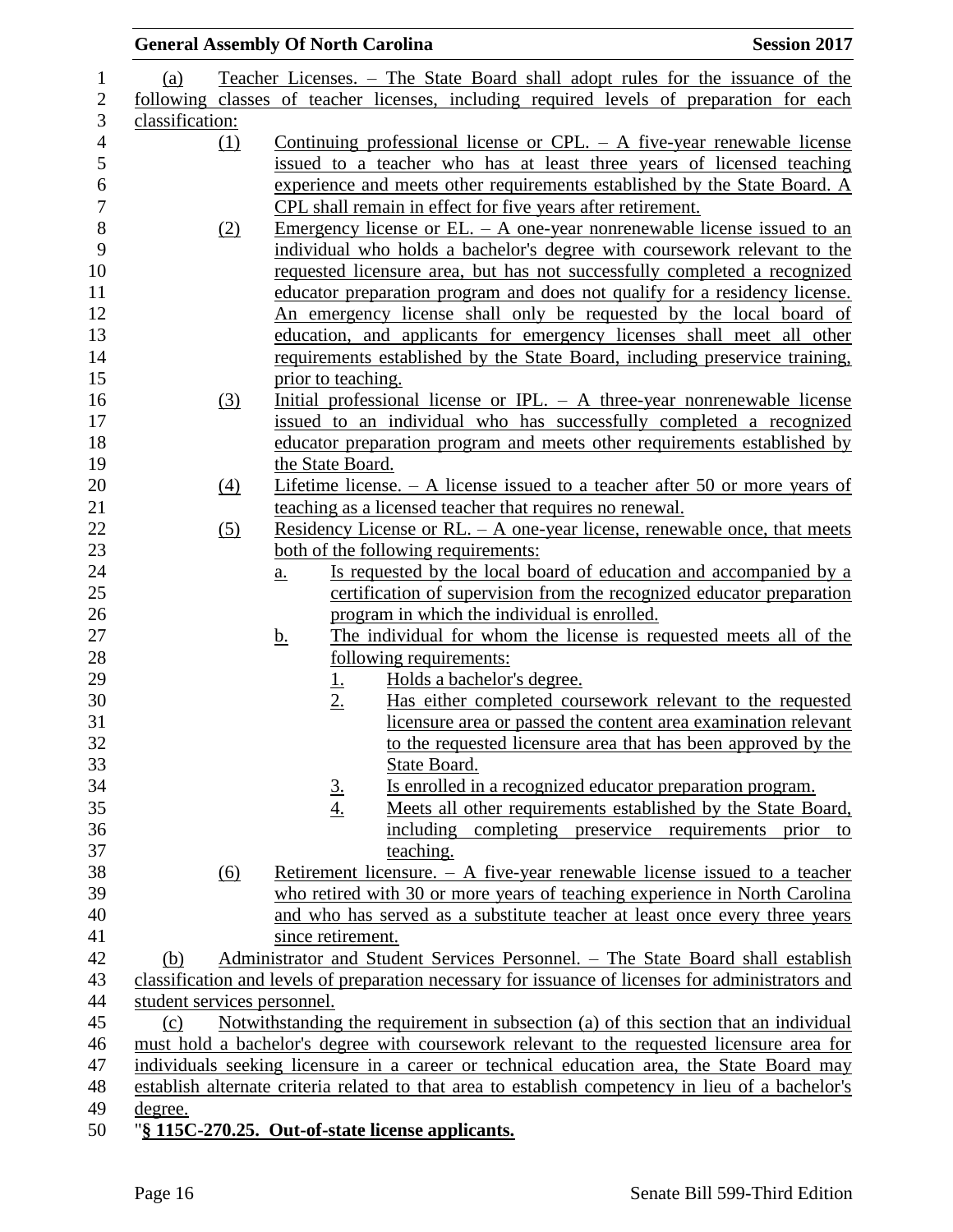|                  |                        | <b>General Assembly Of North Carolina</b>                                                                                                                                                    | <b>Session 2017</b> |
|------------------|------------------------|----------------------------------------------------------------------------------------------------------------------------------------------------------------------------------------------|---------------------|
| $\mathbf{1}$     |                        | Initial applications from an individual with an out-of-state teacher's license shall require the                                                                                             |                     |
| $\overline{2}$   |                        | applicant to provide evidence of that teacher's effectiveness, when available, as measured by                                                                                                |                     |
| 3                |                        | the evaluation system used in that applicant's state of current licensure at the time of                                                                                                     |                     |
| $\overline{4}$   |                        | application, including any growth measures included in that evaluation system. Applications                                                                                                  |                     |
| 5                |                        | that include the evidence of that educator's effectiveness shall be prioritized for review over                                                                                              |                     |
| 6                |                        | initial applications from applicants with out-of-state licenses that do not include that                                                                                                     |                     |
| $\boldsymbol{7}$ |                        | information. An individual who does not include evidence of that teacher's effectiveness with                                                                                                |                     |
| 8                |                        | the initial application shall only be eligible for an IPL.                                                                                                                                   |                     |
| 9                |                        | "§ 115C-270.30. Licensure renewal.                                                                                                                                                           |                     |
| 10               | (a)                    | Licensure Renewal. - The State Board shall adopt rules establishing the                                                                                                                      |                     |
| 11               |                        | requirements for renewal of all professional educator licenses. These requirements shall reflect                                                                                             |                     |
| 12               |                        | rigorous standards for continuing licensure and shall be aligned with high-quality professional                                                                                              |                     |
| 13               |                        | development programs that reflect State priorities for improving student achievement.                                                                                                        |                     |
| 14               | (b)                    | Teacher Licensure Renewal. – Rules for continuing licensure for teachers shall                                                                                                               |                     |
| 15               | include the following: |                                                                                                                                                                                              |                     |
| 16               | <u>(1)</u>             | For all teachers, at least eight continuing education credits with at least three                                                                                                            |                     |
| 17               |                        | credits required in a teacher's academic subject area.                                                                                                                                       |                     |
| 18               | (2)                    | For elementary and middle school teachers, at least three continuing                                                                                                                         |                     |
| 19               |                        | education credits related to literacy. Literacy renewal credits shall include                                                                                                                |                     |
| 20               |                        | evidence-based assessment, diagnosis, and intervention strategies for                                                                                                                        |                     |
| 21<br>22         |                        | students not demonstrating reading proficiency. Oral language, phonemic<br>phonological awareness, phonics, vocabulary, fluency, and                                                         |                     |
| 23               |                        | and<br>comprehension shall be addressed in literacy-related activities leading to                                                                                                            |                     |
| 24               |                        | license renewal for elementary school teachers.                                                                                                                                              |                     |
| 25               | (3)                    | For retirement licensure, at least 640 hours of documented substitute                                                                                                                        |                     |
| 26               |                        | teaching each renewal cycle and eight hours of annual professional                                                                                                                           |                     |
| 27               |                        | development approved by a local school administrative unit.                                                                                                                                  |                     |
| 28               | (4)                    | For all teachers employed by a local board of education, evidence of a rating                                                                                                                |                     |
| 29               |                        | of at least proficient on the most recent annual evaluation to maintain the                                                                                                                  |                     |
| 30               |                        | current license status. A teacher who is unable to satisfy this requirement but                                                                                                              |                     |
| 31               |                        | has been placed on a mandatory improvement plan may be eligible to                                                                                                                           |                     |
| 32               |                        | receive an IPL if that teacher satisfies all other licensure requirements.                                                                                                                   |                     |
| 33               | (c)                    | License Renewal Rules Review. - The rules for licensure renewal shall be reviewed                                                                                                            |                     |
| 34               |                        | at least once every five years by the State Board to do the following:                                                                                                                       |                     |
| 35               | (1)                    | Reevaluate and enhance the requirements for renewal of professional                                                                                                                          |                     |
| 36               |                        | educator licenses.                                                                                                                                                                           |                     |
| 37               | (2)                    | Consider modifications in the license renewal achievement to make it a                                                                                                                       |                     |
| 38               |                        | mechanism for professional educators to renew continually their knowledge                                                                                                                    |                     |
| 39               |                        | and professional skills.                                                                                                                                                                     |                     |
| 40               | (3)                    | Integrate digital teaching and learning into the requirements for licensure                                                                                                                  |                     |
| 41               |                        | renewal.                                                                                                                                                                                     |                     |
| 42               |                        | "§ 115C-270.35. License suspension and revocation.                                                                                                                                           |                     |
| 43               | (a)                    | The State Board shall adopt rules to establish the reasons and procedures for the                                                                                                            |                     |
| 44               |                        | suspension and revocation of licenses, subject to the requirements of this section.                                                                                                          |                     |
| 45<br>46         | (b)                    | Automatic Revocation With No Hearing. – The State Board shall automatically<br>revoke the license of a professional educator without the right to a hearing upon receiving                   |                     |
| 47               |                        |                                                                                                                                                                                              |                     |
| 48               |                        | verification of the identity of the professional educator together with a certified copy of a<br>criminal record showing that the professional educator has entered a plea of guilty or nolo |                     |
| 49               |                        | contendere to or has been finally convicted of any of the following crimes:                                                                                                                  |                     |
| 50               | (1)                    | Murder in the first or second degree, G.S. 14-17.                                                                                                                                            |                     |
| 51               | (2)                    | Conspiracy or solicitation to commit murder, G.S. 14-18.1.                                                                                                                                   |                     |
|                  |                        |                                                                                                                                                                                              |                     |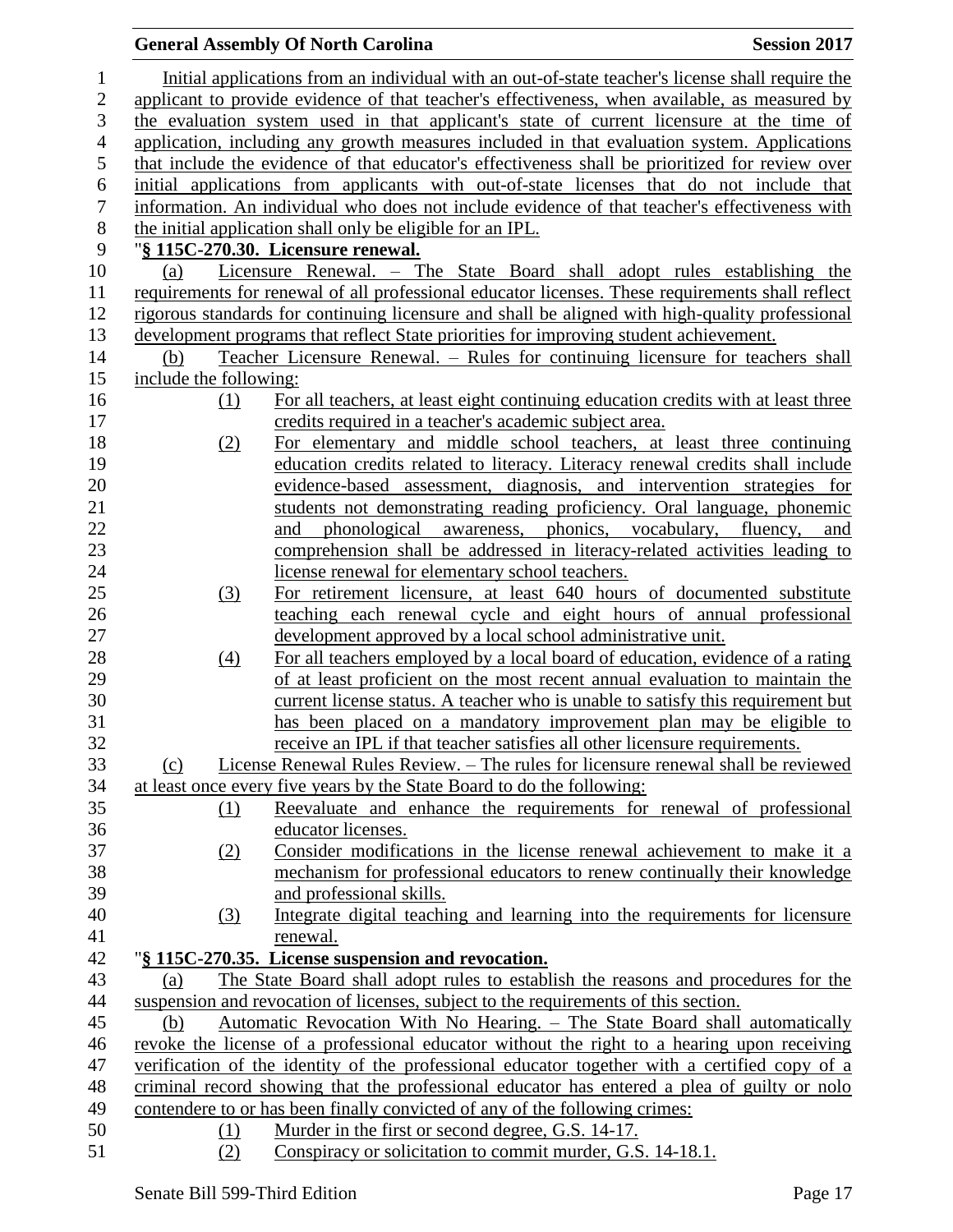|                  | <b>General Assembly Of North Carolina</b><br><b>Session 2017</b>                                  |  |
|------------------|---------------------------------------------------------------------------------------------------|--|
| $\left(3\right)$ | Rape or sexual offense, as defined in Article 7B of Chapter 14 of the                             |  |
|                  | <b>General Statutes.</b>                                                                          |  |
| $\Delta$         | Felonious assault with deadly weapon with intent to kill or inflicting serious                    |  |
|                  | injury, G.S. 14-32.                                                                               |  |
| (5)              | Kidnapping, G.S. 14-39.                                                                           |  |
| (6)              | Abduction of children, G.S. 14-41.                                                                |  |
| <u>(7)</u>       | Crime against nature, G.S. 14-177.                                                                |  |
| (8)              | Incest, G.S. 14-178 or G.S. 14-179.                                                               |  |
| (9)              | Employing or permitting minor to assist in offense against public morality                        |  |
|                  | and decency, G.S. 14-190.6.                                                                       |  |
| (10)             | Dissemination to minors under the age of 16 years, G.S. 14-190.7.                                 |  |
| (11)             | Dissemination to minors under the age of 13 years, G.S. 14-190.8.                                 |  |
| (12)             | Displaying material harmful to minors, G.S. 14-190.14.                                            |  |
| (13)             | Disseminating harmful material to minors, G.S. 14-190.15.                                         |  |
| (14)             | First degree sexual exploitation of a minor, G.S. 14-190.16.                                      |  |
| (15)             | Second degree sexual exploitation of a minor, G.S. 14-190.17.                                     |  |
| (16)             | Third degree sexual exploitation of a minor, G.S. 14-190.17A.                                     |  |
| (17)             | Taking indecent liberties with children, G.S. 14-202.1.                                           |  |
| (18)             | Solicitation of child by computer to commit an unlawful sex act,                                  |  |
|                  | G.S. 14-202.3.                                                                                    |  |
| (19)             | Taking indecent liberties with a student, G.S. 14-202.4.                                          |  |
| (20)             | Prostitution, G.S. 14-204.                                                                        |  |
| (21)             | Patronizing a prostitute who is a minor or a mentally disabled person,                            |  |
|                  | G.S. $14-205.2(c)$ or (d).                                                                        |  |
| (22)             | Promoting prostitution of a minor or a mentally disabled person,                                  |  |
|                  | G.S. $14-205.3(b)$ .                                                                              |  |
| (23)             | Child abuse under G.S. 14-318.4.                                                                  |  |
|                  | The State Board shall mail notice of its intent to act pursuant to this subsection by certified   |  |
|                  | mail, return receipt requested, directed to the professional educator's last known address. The   |  |
|                  | notice shall inform the professional educator that it will revoke the person's license unless the |  |
|                  | professional educator notifies the State Board in writing within 10 days after receipt of the     |  |
|                  | notice that the defendant identified in the criminal record is not the same person as the         |  |
|                  | professional educator. If the professional educator provides this written notice to the State     |  |
|                  | Board, the State Board shall not revoke the license unless it can establish as a fact that the    |  |
|                  | defendant and the professional educator are the same person.                                      |  |
| (c)              | Mandatory Revocation. – The State Board shall revoke the license of a professional                |  |
|                  | educator if the State Board receives notification from a local board of education or the          |  |
|                  | Secretary of Health and Human Services that a professional educator has received a rating on      |  |
|                  | any standard that was identified as an area of concern on the mandatory improvement plan that     |  |
|                  | was below proficient or otherwise represented unsatisfactory or below standard performance        |  |
|                  | under G.S. 115C-333(d) and G.S. 115C-333.1(f).                                                    |  |
| (d)              | Discretionary Revocation. – The State Board may revoke or refuse to renew a                       |  |
|                  | professional educator's license when the Board identifies the school in which the professional    |  |
|                  | educator is employed as low-performing under G.S. 115C-105.37 or G.S. 143B-146.5, and the         |  |
|                  | assistance team assigned to that school makes the recommendation to revoke or refuse to renew     |  |
|                  | the professional educator's license for one or more reasons established by the State Board in its |  |
|                  | rules for license suspension or revocation.                                                       |  |
| (e)              | Subpoena Power. – The State Board may issue subpoenas for the purpose of                          |  |
|                  | obtaining documents or the testimony of witnesses in connection with proceedings to suspend       |  |
|                  | or revoke licenses. In addition, the Board shall have the authority to contract with individuals  |  |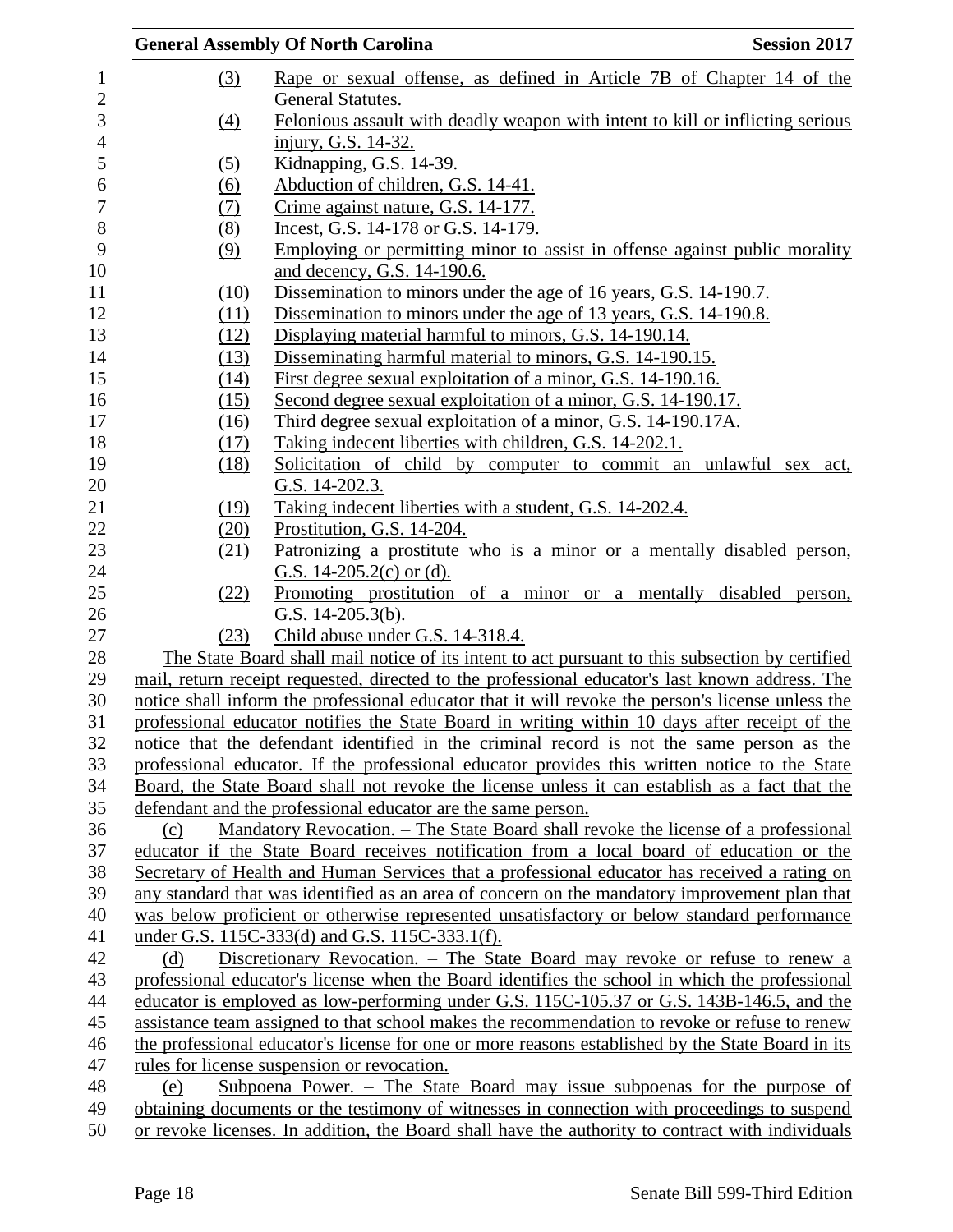|                | <b>General Assembly Of North Carolina</b>                                                          |                 |                                                                                     |                                     |                    |           | <b>Session 2017</b>                                    |
|----------------|----------------------------------------------------------------------------------------------------|-----------------|-------------------------------------------------------------------------------------|-------------------------------------|--------------------|-----------|--------------------------------------------------------|
| $\perp$        | who are qualified to conduct investigations in order to obtain all information needed to assist    |                 |                                                                                     |                                     |                    |           |                                                        |
| $\overline{2}$ | the Board in the proper disposition of allegations of misconduct by licensed persons."             |                 |                                                                                     |                                     |                    |           |                                                        |
| 3              |                                                                                                    |                 | <b>SECTION 3.(d)</b> Any professional educator license issued by the State Board of |                                     |                    |           |                                                        |
| $\overline{4}$ | Education prior to the effective date of this act shall continue in effect until the expiration of |                 |                                                                                     |                                     |                    |           |                                                        |
| 5              | that license. The State Board of Education may continue to issue lateral entry licenses for the    |                 |                                                                                     |                                     |                    |           |                                                        |
| 6              | 2017-2018 and 2018-2019 school years in accordance with State Board Policy LICN-001 as it          |                 |                                                                                     |                                     |                    |           |                                                        |
| $\tau$         | was in effect on the effective date of this act.                                                   |                 |                                                                                     |                                     |                    |           |                                                        |
| 8              |                                                                                                    |                 |                                                                                     |                                     |                    |           |                                                        |
| 9              | <b>IV. ENSURE</b><br><b>PART</b>                                                                   |                 | <b>AVAILABILITY</b>                                                                 | OF                                  | <b>INFORMATION</b> | <b>ON</b> | <b>TEACHER</b>                                         |
| 10             | <b>VACANCIES</b>                                                                                   |                 |                                                                                     |                                     |                    |           |                                                        |
| 11             |                                                                                                    |                 | <b>SECTION 4.(a)</b> G.S. 115C-12(22) reads as rewritten:                           |                                     |                    |           |                                                        |
| 12             | "(22)                                                                                              |                 | Duty to Monitor the State of the Teaching Profession in North Carolina. -           |                                     |                    |           |                                                        |
| 13             | $\theta$ .                                                                                         |                 | The State Board of Education shall monitor and compile an annual                    |                                     |                    |           |                                                        |
| 14             |                                                                                                    |                 | report on the state of the teaching profession in North Carolina that               |                                     |                    |           |                                                        |
| 15             |                                                                                                    |                 | includes data on the decisions of teachers to leave the teaching                    |                                     |                    |           |                                                        |
| 16             |                                                                                                    |                 | profession. The State Board shall adopt standard procedures for each                |                                     |                    |           |                                                        |
| 17             |                                                                                                    |                 | local board of education to use in requesting the information from                  |                                     |                    |           |                                                        |
| 18             |                                                                                                    |                 | teachers who are not continuing to work as teachers in the local                    |                                     |                    |           |                                                        |
| 19             |                                                                                                    |                 | school administrative unit and shall require each local board of                    |                                     |                    |           |                                                        |
| 20             |                                                                                                    |                 | education to report the information to the State Board in a standard                |                                     |                    |           |                                                        |
| 21             |                                                                                                    |                 | format adopted by the State Board profession and data on teaching                   |                                     |                    |           |                                                        |
| 22             |                                                                                                    |                 | positions that local boards of education are unable to fill, as provided            |                                     |                    |           |                                                        |
| 23             |                                                                                                    |                 | in G.S. 115C-299.5.                                                                 |                                     |                    |           |                                                        |
| 24             | $\mathbf{b}$ .                                                                                     |                 | The annual teacher transition report shall include data on the                      |                                     |                    |           |                                                        |
| 25             |                                                                                                    |                 | following:                                                                          |                                     |                    |           |                                                        |
| 26             |                                                                                                    | $\ddagger$      | The number of teachers who left the profession without                              |                                     |                    |           |                                                        |
| 27             |                                                                                                    |                 | remaining in the field of education and the reasons for                             |                                     |                    |           |                                                        |
| 28             |                                                                                                    |                 | teachers leaving the profession.                                                    |                                     |                    |           |                                                        |
| 29             |                                                                                                    | 2.              | The number of teachers who left their employment to teach in                        |                                     |                    |           |                                                        |
| 30             |                                                                                                    |                 | other states.                                                                       |                                     |                    |           |                                                        |
| 31             |                                                                                                    | $\frac{3}{2}$ . | The number of teachers who left their employment to work in                         |                                     |                    |           |                                                        |
| 32             |                                                                                                    |                 | another school in North Carolina, including nonpublie                               |                                     |                    |           |                                                        |
| 33             |                                                                                                    |                 | schools and charter schools.                                                        |                                     |                    |           |                                                        |
| 34             |                                                                                                    | 4.              | The number of teachers who left a classroom position for                            |                                     |                    |           |                                                        |
| 35             |                                                                                                    |                 | another type of educational position.                                               |                                     |                    |           |                                                        |
| 36             |                                                                                                    | 5.              | The number of teachers who left employment in hard to staff                         |                                     |                    |           |                                                        |
| 37             |                                                                                                    |                 | schools. A hard-to-staff school shall be any school identified                      |                                     |                    |           |                                                        |
| 38             |                                                                                                    |                 | as low-performing, as provided in G.S. 115C-105.37.                                 |                                     |                    |           |                                                        |
| 39             |                                                                                                    | 6.              | The number of teachers who left employment in hard-to-staff                         |                                     |                    |           |                                                        |
| 40             |                                                                                                    |                 | subject areas. A hard to staff subject area is either of the                        |                                     |                    |           |                                                        |
| 41             |                                                                                                    |                 | following:                                                                          |                                     |                    |           |                                                        |
| 42             |                                                                                                    |                 | $\mathbf{F}$                                                                        |                                     |                    |           | As defined by the United States Department of          |
| 43             |                                                                                                    |                 | Education.                                                                          |                                     |                    |           |                                                        |
| 44             |                                                                                                    |                 | H <sub>r</sub>                                                                      |                                     |                    |           | A subject area that has resulted in a long-term        |
| 45             |                                                                                                    |                 |                                                                                     |                                     |                    |           | vacancy of 16 months or more at a particular school in |
| 46             |                                                                                                    |                 |                                                                                     | a local school administrative unit. |                    |           |                                                        |
| 47             | $e_{i}$                                                                                            |                 | The annual teacher transition report by the State Board of Education                |                                     |                    |           |                                                        |
| 48             |                                                                                                    |                 | shall disaggregate the data included in sub-subdivision b. of this                  |                                     |                    |           |                                                        |
| 49             |                                                                                                    |                 | subdivision by teacher effectiveness status at a statewide level. The               |                                     |                    |           |                                                        |
| 50             |                                                                                                    |                 | report shall not disaggregate data on teacher effectiveness status at a             |                                     |                    |           |                                                        |
| 51             |                                                                                                    |                 | local school administrative unit level.                                             |                                     |                    |           |                                                        |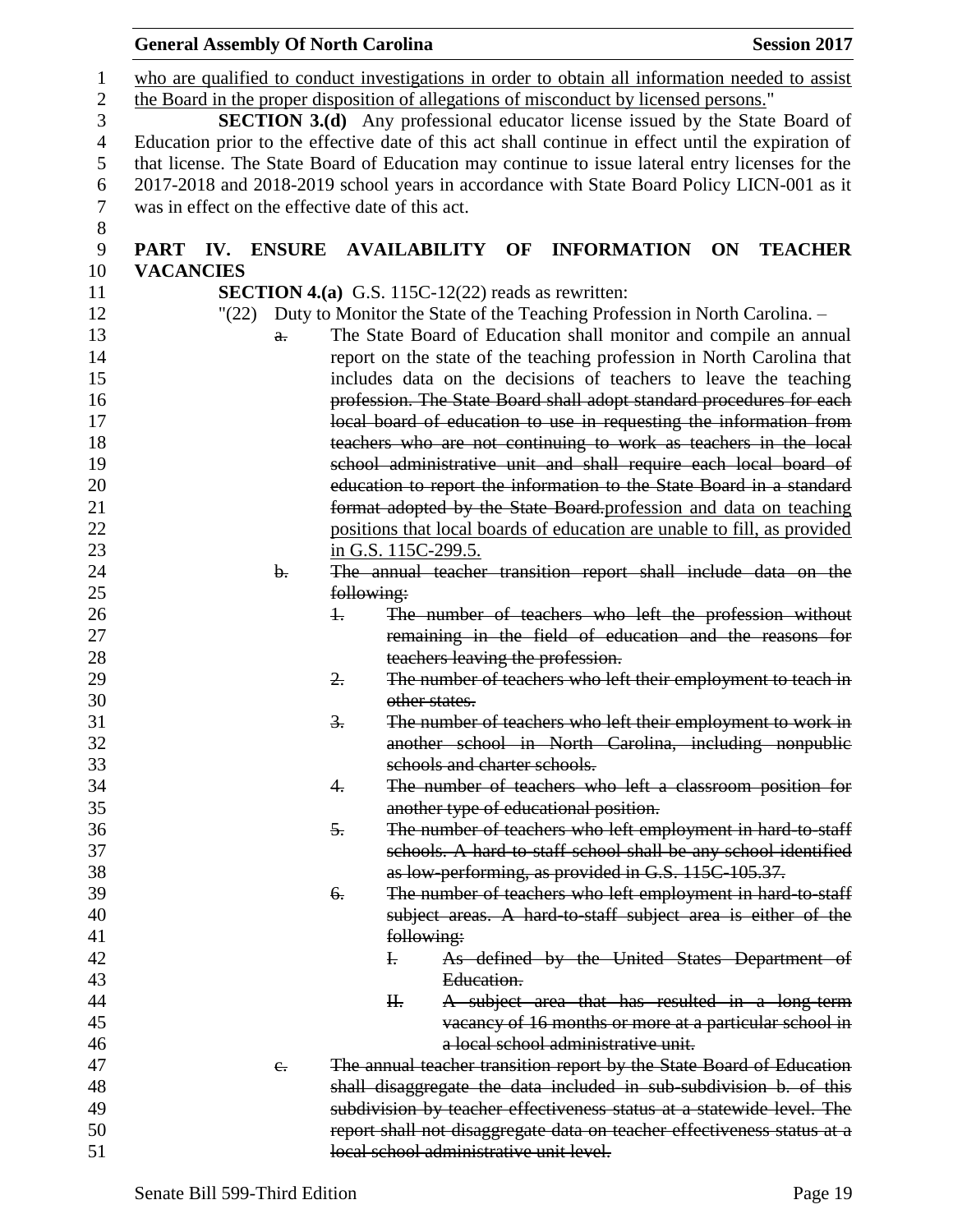| <b>General Assembly Of North Carolina</b><br><b>Session 2017</b>                                                                                                                                     |
|------------------------------------------------------------------------------------------------------------------------------------------------------------------------------------------------------|
| Notwithstanding Article 21A of this Chapter, local school                                                                                                                                            |
| administrative units shall provide to the State Board of Education for                                                                                                                               |
| the purposes of this report any North Carolina Educator Evaluation                                                                                                                                   |
| System (NCEES) effectiveness status assigned to teachers who left                                                                                                                                    |
| employment.                                                                                                                                                                                          |
| The State Board of Education shall not report disaggregated data                                                                                                                                     |
| that reveals confidential information in a teacher's personnel file, as                                                                                                                              |
| defined by Article 21A of this Chapter, such as making the                                                                                                                                           |
| effectiveness status personally identifiable to an individual teacher."                                                                                                                              |
|                                                                                                                                                                                                      |
| <b>SECTION 4.(b)</b> Article 20 of Subchapter V of Chapter 115C of the General                                                                                                                       |
| Statutes is amended by adding a new section to read:                                                                                                                                                 |
| "§ 115C-299.5. Duty to monitor the state of the teaching profession.                                                                                                                                 |
| Definitions. $-$ As used in this section, the following definitions apply:<br><u>(a)</u>                                                                                                             |
| Hard-to-staff school. - Any school identified as low-performing, as provided<br>(1)                                                                                                                  |
| in G.S. 115C-105.37.                                                                                                                                                                                 |
| <u>Hard-to-staff subject area. <math>- A</math> subject area that is either of the following:</u><br>(2)                                                                                             |
| As defined by the United States Department of Education.<br>$\underline{a}$ .                                                                                                                        |
| b.<br>A subject area that has resulted in a long-term vacancy of 16 months                                                                                                                           |
| or more at a particular school in a local school administrative unit.                                                                                                                                |
| State of the Teaching Profession Report. – The State Board of Education shall<br>(b)                                                                                                                 |
| monitor and compile an annual report by December 15 annually on the state of the teaching                                                                                                            |
| profession in North Carolina that includes data on the decisions of teachers to leave the                                                                                                            |
| teaching profession and vacancies in teaching positions as provided in subsections (c) and (e)                                                                                                       |
| of this section. The State Board shall adopt standard procedures for each local board of                                                                                                             |
| education to use in requesting information required by this report and shall require each local                                                                                                      |
| board of education to report the information to the State Board in a standard format adopted by                                                                                                      |
| the State Board.                                                                                                                                                                                     |
| <u>Teachers Leaving the Profession. – The report shall include the following data on</u><br>(c)                                                                                                      |
| the decisions of teachers to leave the teaching profession in the prior school year:                                                                                                                 |
| The number of teachers who left the profession without remaining in the<br>(1)<br>field of education and the reasons for teachers leaving the profession.                                            |
| The number of teachers who left their employment to teach in other states.                                                                                                                           |
| (2)                                                                                                                                                                                                  |
| The number of teachers who left their employment to work in another school<br>(3)<br>in North Carolina, including nonpublic schools and charter schools.                                             |
| The number of teachers who left a classroom position for another type of                                                                                                                             |
| $\underline{(4)}$<br>educational position.                                                                                                                                                           |
| The number of teachers who left employment in hard-to-staff schools.                                                                                                                                 |
| (5)<br>The number of teachers who left employment in hard-to-staff subject areas.<br>(6)                                                                                                             |
|                                                                                                                                                                                                      |
| annual teacher transition report by the State Board of Education shall<br>(d)<br>The                                                                                                                 |
| disaggregate the data included in subsection (c) of this section by teacher effectiveness status at                                                                                                  |
| a statewide level. The report shall not disaggregate data on teacher effectiveness status at a                                                                                                       |
| local school administrative unit level. Notwithstanding Article 21A of this Chapter, local                                                                                                           |
| school administrative units shall provide to the State Board of Education, for the purposes of                                                                                                       |
| this report, any North Carolina Educator Evaluation System (NCEES) effectiveness status                                                                                                              |
| assigned to teachers who left employment. The State Board of Education shall not report                                                                                                              |
| disaggregated data that reveals confidential information in a teacher's personnel file, as defined                                                                                                   |
| by Article 21A of this Chapter, such as making the effectiveness status personally identifiable                                                                                                      |
| to an individual teacher.                                                                                                                                                                            |
| Teacher Vacancies. – The report shall include data on teaching positions that local<br>(e)                                                                                                           |
| boards of education are unable to fill with a teacher licensed in that subject area by the fortieth<br>school instructional day of the local school administrative unit's calendar. The report shall |
|                                                                                                                                                                                                      |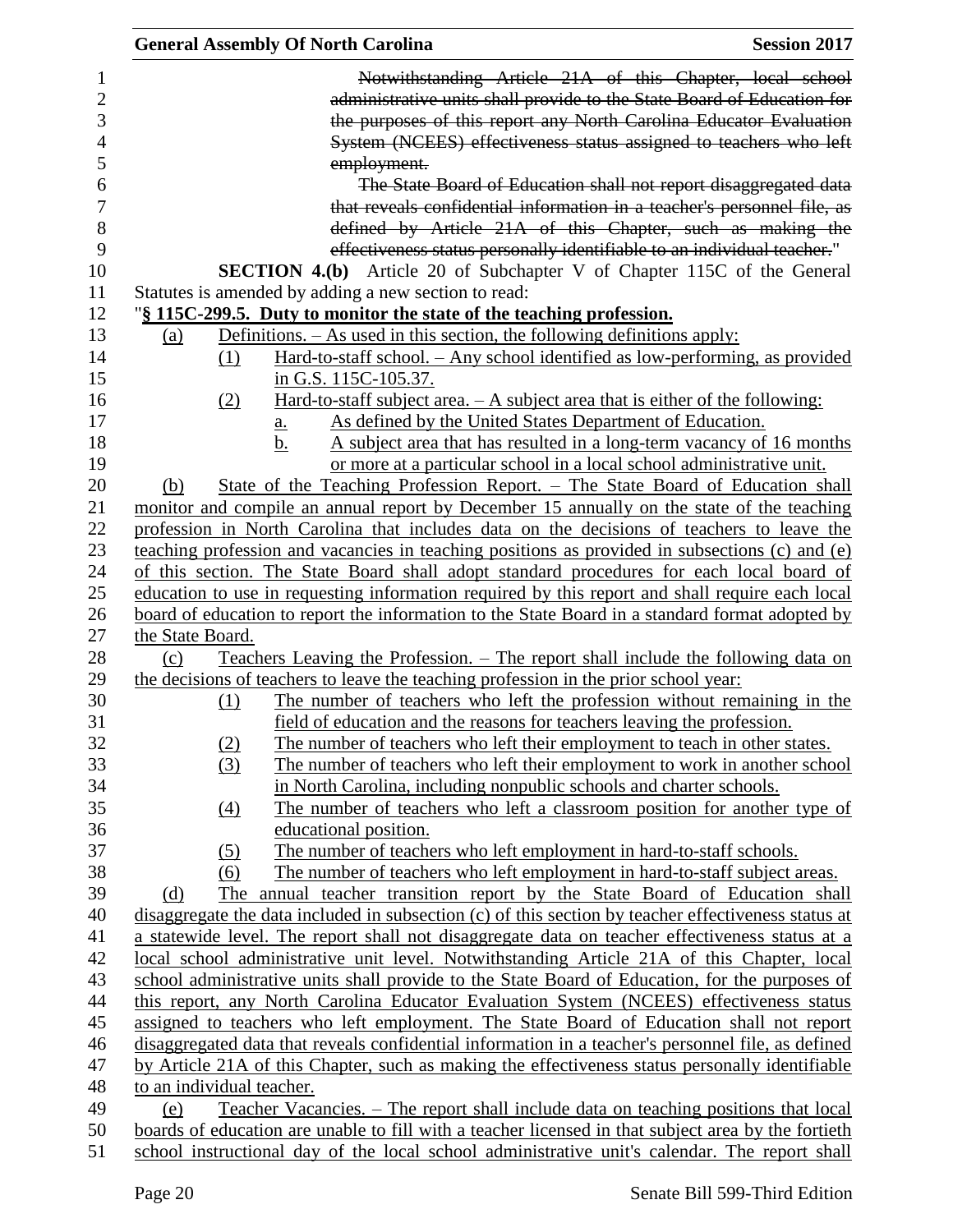|                | <b>General Assembly Of North Carolina</b><br><b>Session 2017</b>                                               |
|----------------|----------------------------------------------------------------------------------------------------------------|
| 1              | aggregate all data to provide both statewide information and information specific to each local                |
| $\sqrt{2}$     | school administrative units, including the following:                                                          |
| 3              | The number of teacher vacancies by subject area.<br>(1)                                                        |
| $\overline{4}$ | The number of teacher vacancies by school with identification of<br>(2)                                        |
| 5              | hard-to-staff schools."                                                                                        |
| 6              | <b>SECTION 4.(c)</b> The State Board of Education shall complete the first annual                              |
| $\tau$         | report on the state of the teaching profession, including information on vacancies in the                      |
| $8\,$          | teaching profession, no later than December 15, 2017.                                                          |
| 9              |                                                                                                                |
| 10             | PART V. CONFORMING CHANGES                                                                                     |
| 11             | <b>SECTION 5.(a)</b> G.S. 93B-15.1(i) reads as rewritten:                                                      |
| 12             | For the purposes of this section, the State Board of Education shall be considered an<br>" $(i)$               |
| 13             | occupational licensing board when issuing teacher licenses under G.S. 115C-296. Article 17E of                 |
| 14             | Subchapter V of Chapter 115C of the General Statutes."                                                         |
| 15             | <b>SECTION 5.(b)</b> G.S. 115C-296.7(g) reads as rewritten:                                                    |
| 16             | NC Teaching Corps members shall be granted lateral entry teaching residency<br>" $(g)$                         |
| 17             | licenses pursuant to G.S. 115C-296.12(a). Article 17E of this Chapter."                                        |
| 18             | <b>SECTION 5.(c)</b> G.S. 115C-325.1(6)a. reads as rewritten:                                                  |
| 19             | Who holds at least one of the following licenses issued by the State<br>"a.                                    |
| 20             | <b>Board of Education:</b>                                                                                     |
| 21             | Aa current standard-professional educator's license.<br>$\pm$                                                  |
| 22             | A current lateral entry teaching license.<br>2.                                                                |
| 23             | A regular, not expired, vocational license."<br>3.                                                             |
| 24             | <b>SECTION 5.(d)</b> G.S. 115C-325.4(a)(11) reads as rewritten:                                                |
| 25             | Any cause which constitutes grounds for the revocation of the teacher's<br>"(11)                               |
| 26             | teaching license or the school administrator's administratorprofessional                                       |
| 27             | educator's license."                                                                                           |
| 28             | <b>SECTION 5.(e)</b> G.S. 115C-333(d) reads as rewritten:                                                      |
| 29             | State Board Notification. - If a local board dismisses an employee of a<br>" $(d)$                             |
| 30             | low-performing school who is a teacher with career status for any reason except a reduction in                 |
| 31             | force under G.S. $115C-325(e)(1)l$ , or dismisses an employee who is a teacher on contract for                 |
| 32             | cause or elects to not renew an employee's contract as a result of a superintendent's                          |
| 33             | recommendation under subsection (b) or (c) of this section, it shall notify the State Board of the             |
| 34             | action, and the State Board annually shall provide to all local boards the names of those                      |
| 35             | individuals. If a local board hires one of these individuals, within 60 days the superintendent or             |
| 36             | the superintendent's designee shall observe the employee, develop a mandatory improvement                      |
| 37             | plan to assist the employee, and submit the plan to the State Board. The State Board shall                     |
| 38             | review the mandatory improvement plan and may provide comments and suggestions to the                          |
| 39             | superintendent. If on the next evaluation the employee receives a rating on any standard that                  |
| 40             | was identified as an area of concern on the mandatory improvement plan that is again below                     |
| 41             | proficient or otherwise represents unsatisfactory or below standard performance, the local                     |
| 42             | board shall notify the State Board and the State Board shall initiate a proceeding to revoke the               |
| 43             | employee's license under G.S. 115C-296(d).G.S. 115C-270.35. If on this next evaluation the                     |
| 44             | employee receives at least a proficient rating on all of the performance standards that were                   |
| 45             | identified as areas of concern on the mandatory improvement plan, the local board shall notify                 |
| 46             | the State Board that the employee is in good standing and the State Board shall not continue to                |
| 47             | provide the individual's name to local boards under this subsection unless the employee is a                   |
| 48             | teacher with career status and is subsequently dismissed under G.S. 115C-325 except for a                      |
| 49<br>50       | reduction in force, or the employee is a teacher on contract subsequently dismissed under<br>G.S. 115C-325.4." |
| 51             |                                                                                                                |
|                | <b>SECTION 5.(f)</b> G.S. 115C-333.1(f) reads as rewritten:                                                    |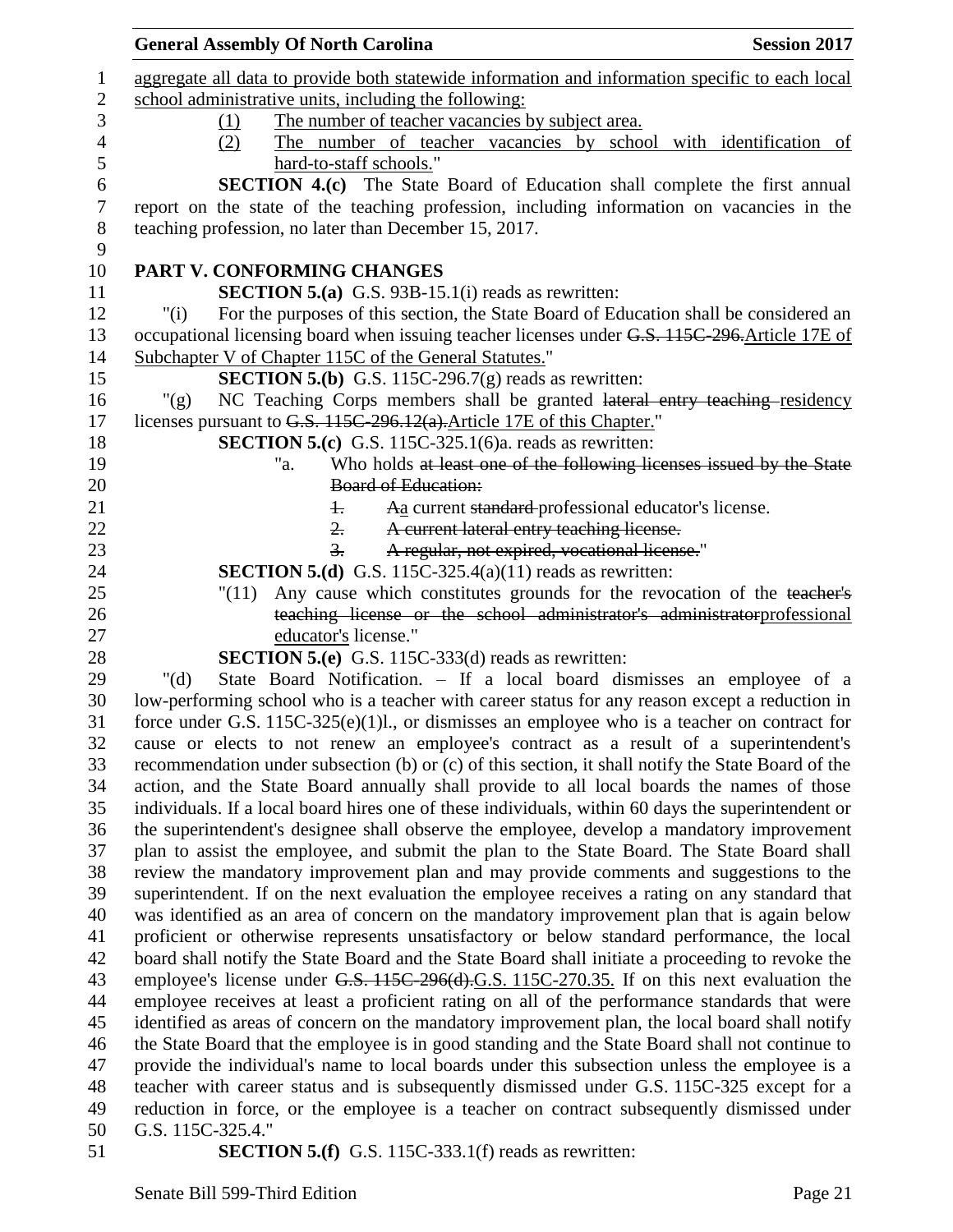### **General Assembly Of North Carolina Session 2017**

 "(f) State Board Notification. – If a local board dismisses a teacher with career status for 2 any reason except a reduction in force under G.S. 115C-325(e)(1)l., or dismisses a teacher on contract for cause or elects to not renew a teacher's contract as a result of a superintendent's recommendation under subsection (d) of this section, it shall notify the State Board of the action, and the State Board annually shall provide to all local boards the names of those teachers. If a local board hires one of these teachers, within 60 days the superintendent or the superintendent's designee shall observe the teacher, develop a mandatory improvement plan to assist the teacher, and submit the plan to the State Board. The State Board shall review the mandatory improvement plan and may provide comments and suggestions to the superintendent. If on the next evaluation the teacher receives a rating on any standard that was an area of concern on the mandatory improvement plan that is again below proficient or a rating that otherwise represents unsatisfactory or below standard performance, the local board shall notify the State Board, and the State Board shall initiate a proceeding to revoke the teacher's license under G.S. 115C-296(d).G.S. 115C-270.35. If on the next evaluation the teacher receives at least a proficient rating on all of the overall performance standards that were areas of concern on the mandatory improvement plan, the local board shall notify the State Board that the teacher is in good standing, and the State Board shall not continue to provide the teacher's name to local boards under this subsection unless the teacher has career status and is subsequently dismissed under G.S. 115C-325 except for a reduction in force or is a teacher on contract who is subsequently dismissed under G.S. 115C-325.4. If, however, on this next evaluation the teacher receives a developing rating on any standards that were areas of concern on the mandatory improvement plan, the teacher shall have one more year to bring the rating to proficient if the local board elects to renew the teacher's contract. If by the end of this second year the teacher is not proficient in all standards that were areas of concern on the mandatory improvement plan, the local board shall notify the State Board, and the State Board shall initiate a proceeding to revoke the teacher's license under 27 G.S. 115C-296(d).G.S. 115C-270.35."

- 
- 

**SECTION 5.(g)** G.S. 115D-5(p) reads as rewritten:

 "(p) The North Carolina Community College System may offer courses, in accordance with the lateral entry program of study established under G.S. 115C-296.12, Article 17D of Subchapter V of Chapter 115C of the General Statutes, to individuals who choose to enter the 32 teaching profession by lateral entry-through residency licensure."

**SECTION 5.(h)** G.S. 116-239.5(a) reads as rewritten:

 "(a) The Board of Governors, in consultation with the constituent institutions of The University of North Carolina with educator preparation programs, shall designate eight constituent institutions to establish laboratory schools to serve public school students in accordance with the provisions of this Article. The Board of Governors shall select eight constituent institutions with quality educator preparation programs as demonstrated by the annual performance measures reported by the constituent institutions in accordance with G.S. 115C-296.13.G.S. 115C-269.35."

- 
- 
- **SECTION 5.(i)** G.S. 116-239.13(5) reads as rewritten:
- "(5) Information on the student outcomes for students who are enrolled in each educator preparation program who obtained clinical experience in school leadership and teaching in the lab schools, including the performance elements reported under G.S. 115C-296.13(b).G.S. 115C-269.35."
- **PART VI. EFFECTIVE DATE**

 **SECTION 6.(a)** This act is effective when it becomes law and applies beginning with the 2017-2018 school year.

 **SECTION 6.(b)** Any rules required by this act shall be adopted by February 1, 2018.